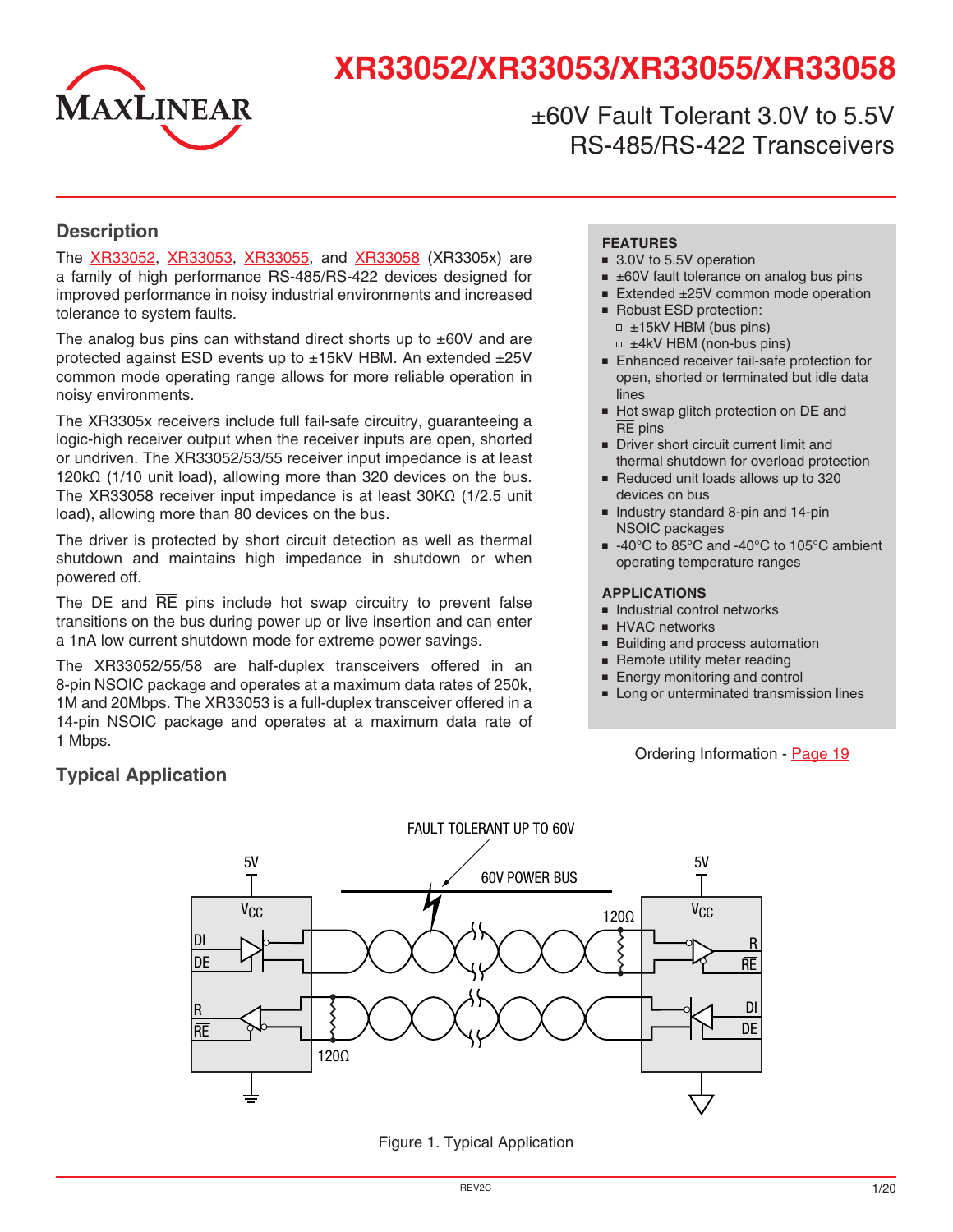## **Absolute Maximum Ratings**

Stresses beyond the limits listed below may cause permanent damage to the device. Exposure to any Absolute Maximum Rating condition for extended periods may affect device reliability and lifetime.

| Receiver output voltage (RO)  -0.3V to $(V_{CC} + 0.3V)$ |  |
|----------------------------------------------------------|--|
| Driver output voltage (Y, Z, A/Y and B/Z)  ±60V          |  |
| Receiver input voltage (A, B, A/Y and B/Z)  ±60V         |  |
| Transient voltage pulse, through 100Ω±100V               |  |
|                                                          |  |
|                                                          |  |
|                                                          |  |
| Lead temperature (soldering 10 seconds) 300°C            |  |

#### **Operating Conditions**

| Package power dissipation, 8-pin NSOIC $\theta_{IA}$ 128.4°C/W |  |
|----------------------------------------------------------------|--|
| Package power dissipation, 14-pin NSOIC $\theta_{1A}$ 86°C/W   |  |

#### ESD Ratings

| HBM - Human Body Model (A, B, Y and Z pins)  ±15kV |  |
|----------------------------------------------------|--|
| HBM - Human Body Model (all other pins) ±4kV       |  |

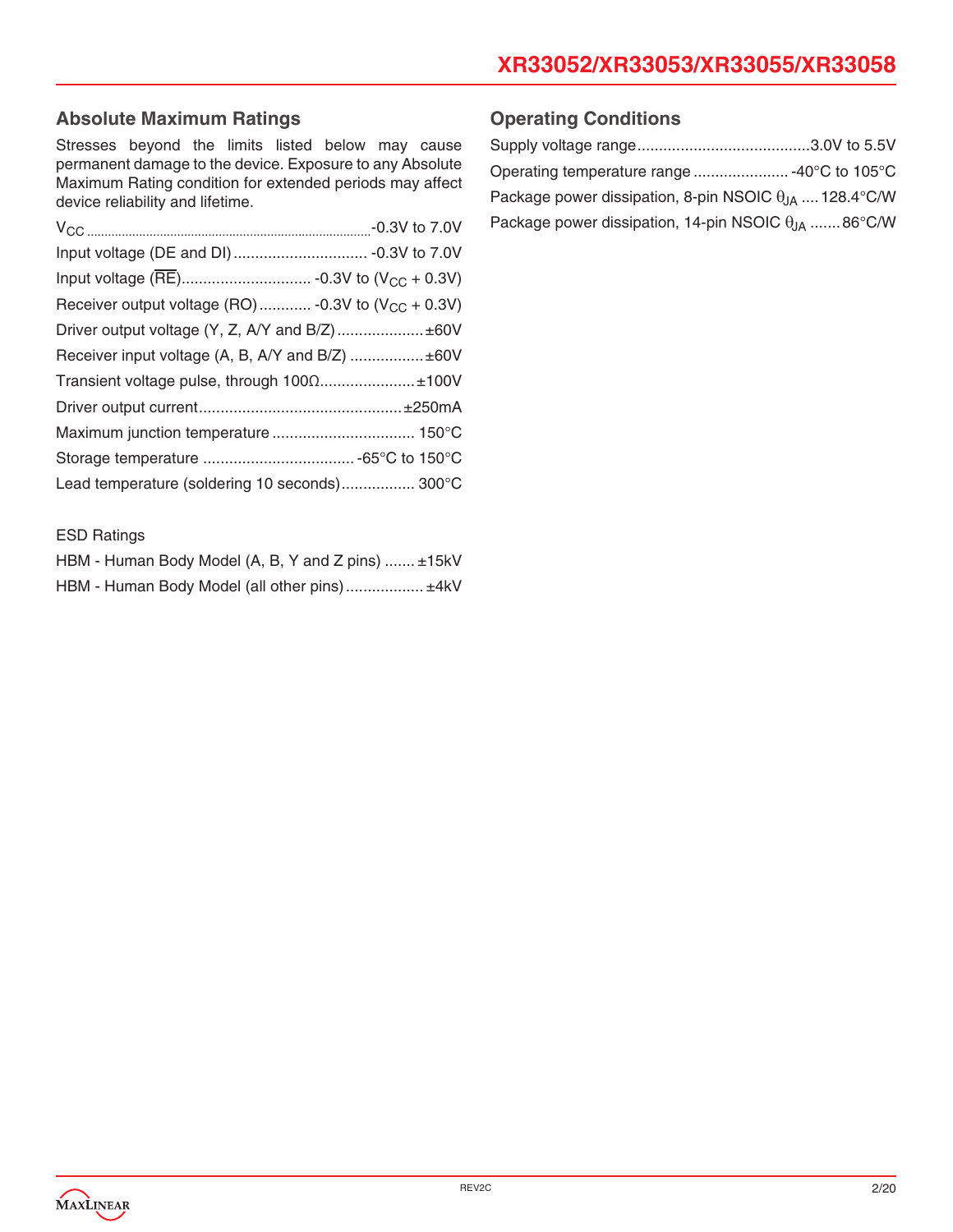## **Electrical Characteristics**

Unless otherwise noted:  $V_{CC} = 3.0V$  to 5.5V,  $T_A = T_{MIN}$  to  $T_{MAX}$ . Typical values are at  $V_{CC} = 5.0V$ ,  $T_A = 25^{\circ}$ C.

| Symbol                   | Parameter                                                            | Conditions                                                                   | Min    | <b>Typ</b> | <b>Max</b>   | <b>Units</b> |  |  |
|--------------------------|----------------------------------------------------------------------|------------------------------------------------------------------------------|--------|------------|--------------|--------------|--|--|
|                          | <b>Driver DC Characteristics</b>                                     |                                                                              |        |            |              |              |  |  |
| $V_{CC}$                 | Supply voltage range                                                 |                                                                              | 3.0    |            | 5.5          | $\vee$       |  |  |
|                          |                                                                      | $R_L$ = 100 $\Omega$ (RS-422), Figure 3                                      | 2      |            | $V_{\rm CC}$ | V            |  |  |
|                          | Differential driver output,<br>$4.5V \leq V_{CC} \leq 5.5V$          | $R_1 = 54\Omega$ (RS-485), Figure 3                                          | 1.5    |            | $V_{CC}$     | V            |  |  |
| $V_{OD}$                 |                                                                      | -25V $\leq$ V <sub>CM</sub> $\leq$ 25V, Figure 4                             | 1.5    |            | $V_{CC}$     | V            |  |  |
|                          | Differential driver output,                                          | $R_L$ = 100 $\Omega$ (RS-422), Figure 3                                      | 0.85   |            | $V_{CC}$     | V            |  |  |
|                          | $3.0V \leq V_{CC} \leq 4.5V$                                         | $R_L = 54\Omega$ (RS-485), Figure 3                                          | 0.65   |            | $V_{\rm CC}$ | $\vee$       |  |  |
| $\Delta V_{OD}$          | Change in magnitude of differential<br>output voltage <sup>(1)</sup> |                                                                              |        |            | ±0.2         | $\vee$       |  |  |
| $V_{CM}$                 | Driver common-mode output voltage<br>(steady state)                  | $RL = 100\Omega$ (RS-422) or<br>$RL = 54\Omega$ (RS-485), Figure 3           | 1      |            | 3            | $\vee$       |  |  |
| $\Delta V_{\text{CM}}$   | Change in magnitude of common-mode<br>output voltage <sup>(1)</sup>  |                                                                              |        |            | ±0.2         | $\vee$       |  |  |
| V <sub>IH</sub>          | Logic high input thresholds                                          | $V_{\rm CC} = 3.3V$                                                          | 2.0    |            |              | $\vee$       |  |  |
|                          | $(DI, DE and \overline{RE})$                                         | $V_{\text{CC}} = 5.0V$                                                       |        |            |              | V            |  |  |
| $V_{IL}$                 | Logic low input thresholds (DI, DE and RE)                           |                                                                              |        |            | 0.8          | V            |  |  |
| <b>V<sub>HYS</sub></b>   | Input hysteresis (DI, DE and RE)                                     |                                                                              |        | 100        |              | mV           |  |  |
| $I_{IN}$                 | Logic input current (DI, DE and RE)                                  | $0V \leq V_{IN} \leq V_{CC},$<br>After first transition <sup>(2)</sup>       |        |            | ±1           | μA           |  |  |
| <b>I</b> <sub>INHS</sub> | Logic input current hot swap ( $DE$ and $\overline{RE}$ )            | Until first transition <sup>(2)</sup>                                        |        | 100        | ±200         | μA           |  |  |
|                          |                                                                      | $V_{CC}$ = 0V or 5.5V, $V_{OUT}$ = 12V, DE = 0V,<br>for XR33052/53/55        |        |            | 100          | μA           |  |  |
|                          |                                                                      | $V_{CC} = 0V$ or 5.5V, $V_{OUT} = -7V$ , DE = 0V,<br>for XR33052/53/55       | -80    |            |              | μA           |  |  |
| $I_{A, B}$               | Input current (A and B)                                              | $V_{OUIT} = 12V$ , DE = 0V,<br>$V_{CC} = 0V$ or 5.5V, for XR33058            |        |            | 400          | $\mu A$      |  |  |
|                          |                                                                      | $V_{\text{OUT}} = -7V$ , DE = 0V,<br>$V_{CC} = 0V$ or 5.5V, for XR33058      | $-320$ |            |              | μA           |  |  |
| $I_{OL}$                 | Output leakage (Y and Z) full-duplex                                 | $V_{OUT} = 12V$ , DE = 0V, $V_{CC} = 0V$ or 5.5V                             |        |            | 100          | μA           |  |  |
|                          |                                                                      | $V_{OUT} = -7V$ , DE = 0V, $V_{CC} = 0V$ or 5.5V                             | -80    |            |              | μA           |  |  |
| $I_{\text{OSD}}$         | Driver short-circuit output current                                  | $-60V \le V_{\text{OUT}} \le 60V$ , DI = 0V or V <sub>CC</sub> ,<br>Figure 5 |        |            | ±250         | mA           |  |  |

**NOTES:**

1. Change in magnitude of differential output voltage and change in magnitude of common mode output voltage are the changes in output voltage when DI input changes state.

2. The hot swap feature disables the DE and RE inputs for the first 10µs after power is applied. Following this time period, these inputs are weakly pulled to their disabled state (low for DE, high for  $\overline{\text{RE}}$ ) until the first transition, after which they become high impedance inputs.

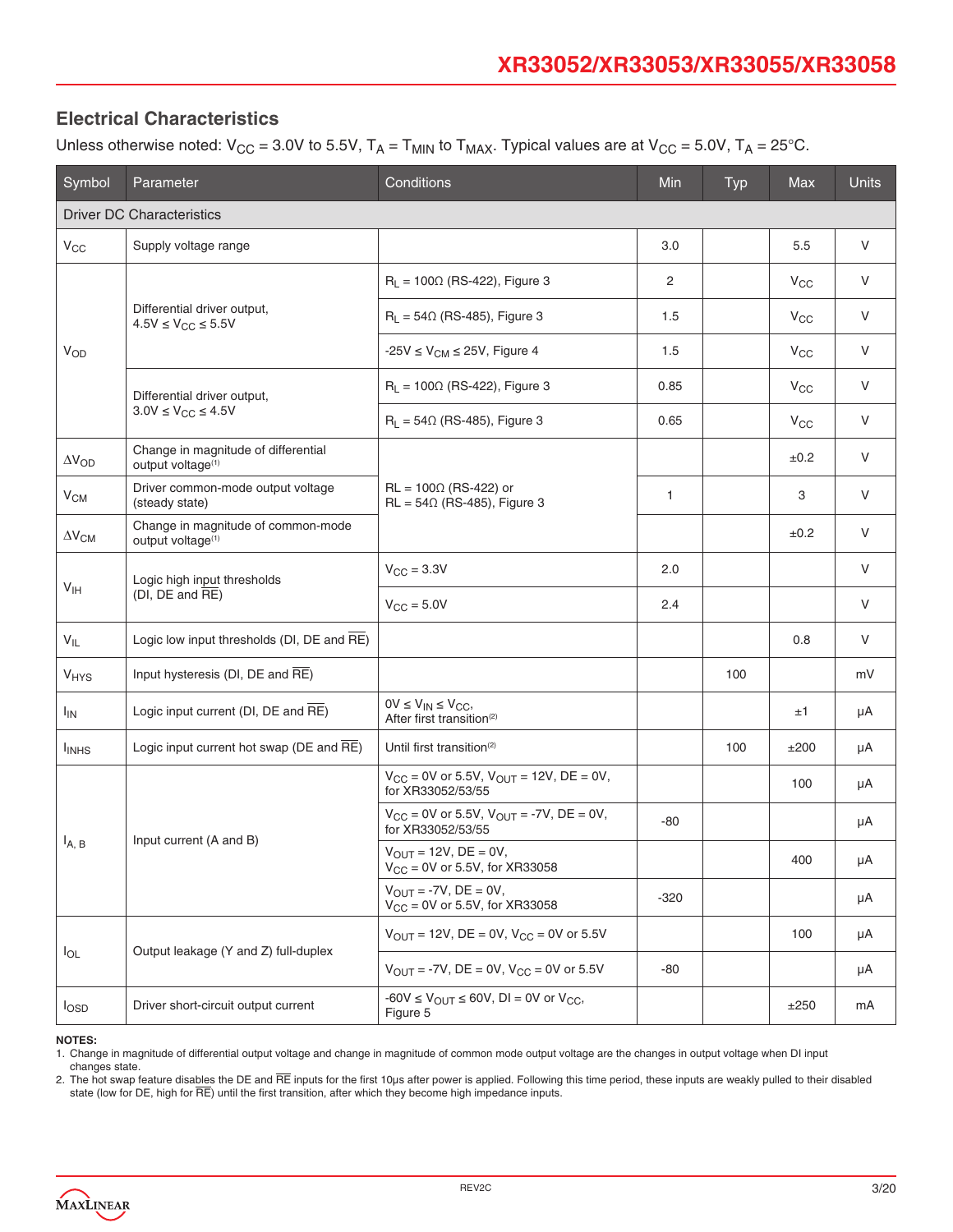Unless otherwise noted:  $V_{CC} = 3.0V$  to 5.5V,  $T_A = T_{MIN}$  to  $T_{MAX}$ . Typical values are at  $V_{CC} = 5.0V$ ,  $T_A = 25°C$ .

| Symbol                   | Parameter                                                                               | Conditions                                                                                         | Min            | <b>Typ</b> | <b>Max</b>     | <b>Units</b> |
|--------------------------|-----------------------------------------------------------------------------------------|----------------------------------------------------------------------------------------------------|----------------|------------|----------------|--------------|
|                          | <b>Driver Thermal Characteristics</b>                                                   |                                                                                                    |                |            |                |              |
| $T_{TS}$                 | Thermal shutdown temperature                                                            | Junction temperature <sup>(1)</sup>                                                                |                | 175        |                | $^{\circ}C$  |
| $T$ <sub>TSH</sub>       | Thermal shutdown hysteresis <sup>(1)</sup>                                              |                                                                                                    |                | 15         |                | $^{\circ}C$  |
|                          | <b>Receiver DC Characteristics</b>                                                      |                                                                                                    |                |            |                |              |
| <b>V<sub>STH</sub></b>   | Receiver differential input signal<br>threshold voltage $(V_A - V_B)$                   | $-25V \leq V_{OUT} \leq 25V$                                                                       |                | ±85        | ±200           | mV           |
| $\Delta V_{STH}$         | Receiver differential input signal hysteresis                                           |                                                                                                    |                | 170        |                | mV           |
| V <sub>FSTH</sub> .      | Negative going receiver differential input<br>fail-safe threshold voltage $(V_A - V_B)$ | $-25V \leq V_{OUT} \leq 25V$                                                                       | $-200$         | $-125$     | $-40$          | mV           |
| $V_{FSTH+}$              | Positive going receiver differential input<br>fail-safe threshold voltage $(V_A - V_B)$ | $-25V \leq V_{OUT} \leq 25V$                                                                       |                | $-100$     | $-10$          | mV           |
| $\Delta V_{\text{FSTH}}$ | Receiver differential input<br>fail-safe hysteresis                                     |                                                                                                    |                | 25         |                | mV           |
| <b>V<sub>OH</sub></b>    | Receiver output high voltage (RO)                                                       | $IOIJT$ = -4mA                                                                                     | $V_{CC}$ - 0.6 |            |                | V            |
| <b>V<sub>OL</sub></b>    | Receiver output low voltage (RO)                                                        | $I_{\text{OUT}} = 4 \text{mA}$                                                                     |                |            | 0.4            | V            |
| $I_{OZR}$                | High-Z receiver output current                                                          | $0V \leq V_{OUT} \leq V_{CC}$                                                                      |                |            | ±1             | μA           |
|                          |                                                                                         | $-25V \le V_{CM} \le 25V$ , XR33052/53/55                                                          | 120            |            |                | $k\Omega$    |
| $R_{IN}$                 | RX input resistance                                                                     | $-25V \le V_{CM} \le 25V$ , XR33058                                                                | 30             |            |                | $k\Omega$    |
| I <sub>OSC</sub>         | RX output short-circuit current                                                         | $0V \leq V_{\text{RO}} \leq V_{\text{CC}}$                                                         |                |            | 110            | mA           |
| <b>Supply Current</b>    |                                                                                         |                                                                                                    |                |            |                |              |
| $I_{\rm CC}$             | Supply current                                                                          | No load, $\overline{RE}$ = 0V or V <sub>CC</sub> , DE = V <sub>CC</sub> ,<br>$DI = OV$ or $V_{CC}$ |                |            | $\overline{4}$ | mA           |
| <b>I</b> SHDN            | Supply current in shutdown mode                                                         | $\overline{RE}$ = $V_{CC}$ , $DE = 0V$                                                             |                | 0.001      | 1              | μA           |

**NOTE:**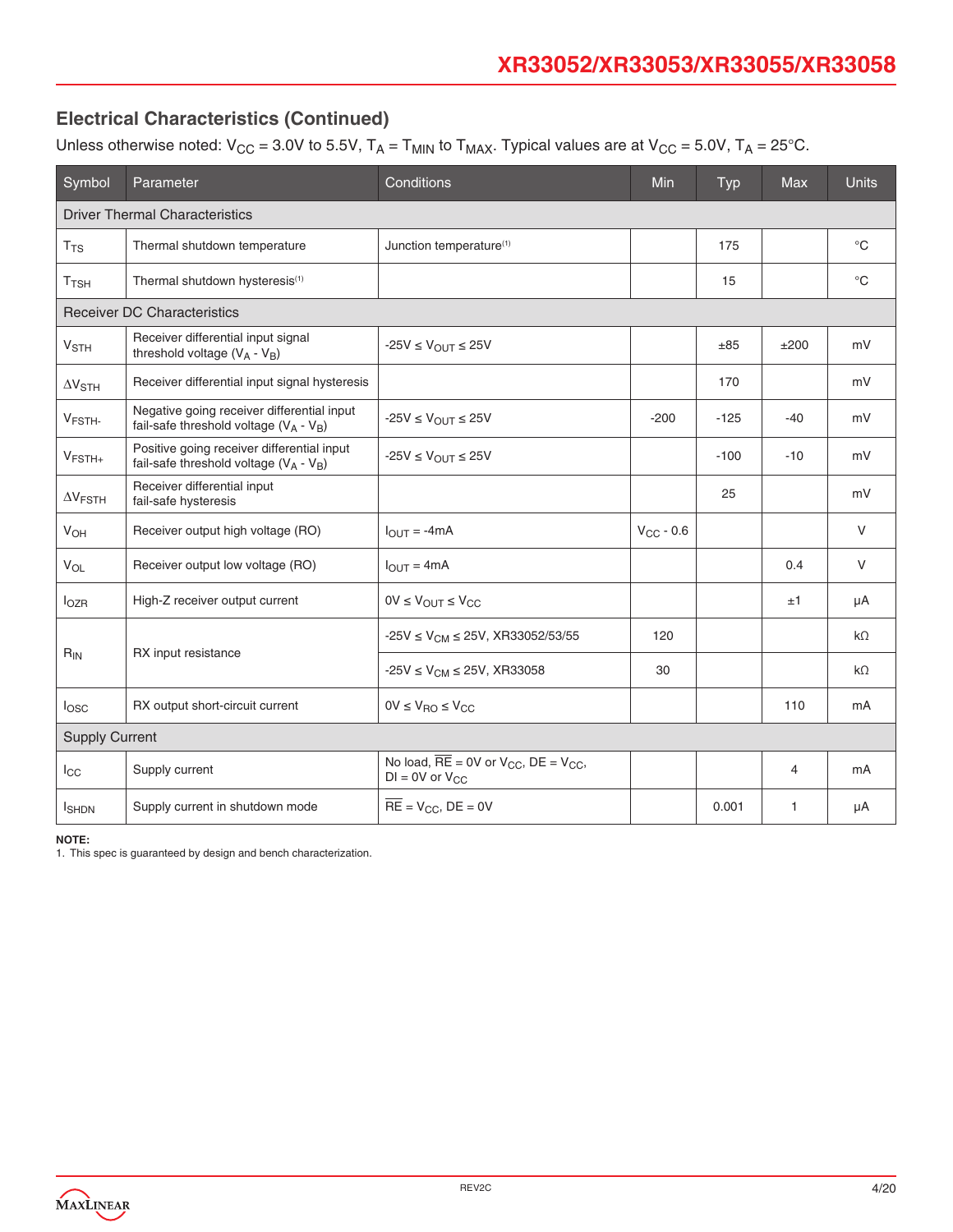#### Driver AC Characteristics - XR33052 (250kbps)

Unless otherwise noted:  $V_{CC} = 3.0V$  to 5.5V,  $T_A = T_{MIN}$  to  $T_{MAX}$ . Typical values are at  $V_{CC} = 5.0V$ ,  $T_A = 25°C$ .

| Symbol                                  | Parameter                                     | Conditions                                              | <b>Min</b> | Typ | <b>Max</b> | <b>Units</b> |
|-----------------------------------------|-----------------------------------------------|---------------------------------------------------------|------------|-----|------------|--------------|
| t <sub>DPLH</sub>                       | Driver propagation delay (low to high)        |                                                         | 350        |     | 1500       | ns           |
| <sup>t</sup> DPHL                       | Driver propagation delay (high to low)        |                                                         | 350        |     | 1600       | ns           |
| It <sub>DPLH</sub> -t <sub>DPHL</sub> I | Differential driver output skew               | $C_1 = 50pF$ , R <sub>1</sub> = 54 $\Omega$ , Figure 7  |            | 20  | 200        | ns           |
| $t_{\text{DR}}$ , $t_{\text{DF}}$       | Driver differential output rise or fall time  |                                                         | 400        |     | 1500       | ns           |
|                                         | Maximum data rate                             | $1/t_{\text{LII}}$ , duty cycle 40% to 60%              | 250        |     |            | kbps         |
| $t_{DZH}$                               | Driver enable to output high                  |                                                         |            | 200 | 2500       | ns           |
| $t_{\text{DZL}}$                        | Driver enable to output low                   | $C_1 = 50pF$ , R <sub>1</sub> = 500 $\Omega$ , Figure 8 |            | 200 | 2500       | ns           |
| t <sub>DHZ</sub>                        | Driver disable from output high               |                                                         |            |     | 250        | ns           |
| $t_{DLZ}$                               | Driver disable from output low                |                                                         |            |     | 250        | ns           |
| t <sub>RZH(SHDN)</sub>                  | Driver enable from shutdown to<br>output high |                                                         |            |     | 5500       | ns           |
| t <sub>RZL(SHDN)</sub>                  | Driver enable from shutdown to<br>output low  | $C_1 = 50pF$ , R <sub>1</sub> = 500 $\Omega$ , Figure 8 |            |     | 5500       | ns           |
| t <sub>SHDN</sub>                       | Time to shutdown                              | Notes 1 and 2                                           | 50         | 200 | 600        | ns           |

#### Receiver AC Characteristics -XR33052 (250kbps)

Unless otherwise noted:  $V_{CC}$  = 3.0V to 5.5V,  $T_A$  =  $T_{MIN}$  to  $T_{MAX}$ . Typical values are at  $V_{CC}$  = 5.0V,  $T_A$  = 25°C.

| Symbol                    | <b>Parameter</b>                                | Conditions                                                                            |     |     | <b>Max</b> | <b>Units</b> |
|---------------------------|-------------------------------------------------|---------------------------------------------------------------------------------------|-----|-----|------------|--------------|
| <sup>t</sup> RPLH         | Receiver propagation delay (low to high)        |                                                                                       |     |     | 200        | ns           |
| <sup>t</sup> RPHL         | Receiver propagation delay (high to low)        | $C_L = 15pF$ , $V_{ID} = \pm 2V$ , $V_{ID}$ rise and<br>fall times $<$ 15ns, Figure 9 |     |     | 200        | ns           |
| $ t_{RPLH}$ - $t_{RPHL} $ | Receiver propagation delay skew                 |                                                                                       |     |     | 30         | ns           |
|                           | Maximum data rate                               | $1/t_{\text{LII}}$ , duty cycle 40% to 60%                                            | 250 |     |            | kbps         |
| t <sub>RZH</sub>          | Receiver enable to output high                  |                                                                                       |     |     | 50         | ns           |
| t <sub>RZL</sub>          | Receiver enable to output low                   |                                                                                       |     |     | 50         | ns           |
| t <sub>RHZ</sub>          | Receiver disable from output high               | $C_1 = 15pF$ , R <sub>1</sub> = 1k $\Omega$ , Figure 10                               |     |     | 50         | ns           |
| t <sub>RLZ</sub>          | Receiver disable from output low                |                                                                                       |     |     | 50         | ns           |
| <sup>t</sup> RZH(SHDN)    | Receiver enable from shutdown to<br>output high |                                                                                       |     |     | 3500       | ns           |
| <sup>t</sup> RZL(SHDN)    | Receiver enable from shutdown to<br>output low  | $C_1 = 15pF$ , R <sub>1</sub> = 1k $\Omega$ , Figure 10                               |     |     | 3500       | ns           |
| t <sub>SHDN</sub>         | Time to shutdown                                | Notes 1 and 2                                                                         | 50  | 200 | 600        | ns           |

**NOTES:**

1. The transceivers are put into shutdown by bringing RE high and DE low simultaneously for at least 600ns. If the control inputs are in this state for less than 50ns, the device is guaranteed to not enter shutdown. If the enable inputs are held in this state for at least 600ns, the device is ensured to be in shutdown. Note that the receiver and driver enable times increase significantly when coming out of shutdown.

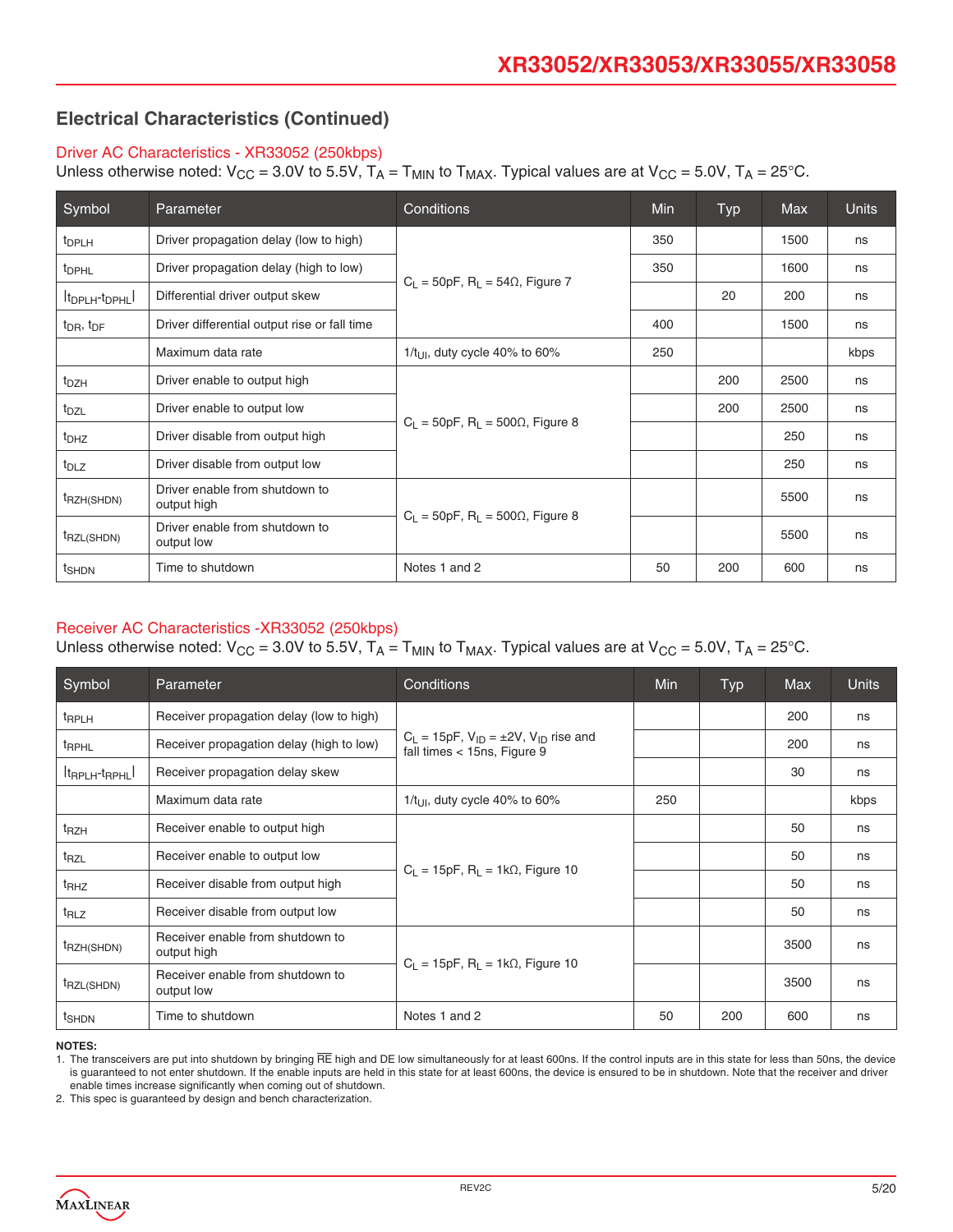#### Driver AC Characteristics - XR33053 and XR33055 (1Mbps)

Unless otherwise noted:  $V_{CC} = 3.0V$  to 5.5V,  $T_A = T_{MIN}$  to  $T_{MAX}$ . Typical values are at  $V_{CC} = 5.0V$ ,  $T_A = 25^{\circ}$ C.

| Symbol                                  | Conditions<br>Parameter                       |                                                         | <b>Min</b> | Typ  | <b>Max</b> | <b>Units</b> |
|-----------------------------------------|-----------------------------------------------|---------------------------------------------------------|------------|------|------------|--------------|
| <sup>t</sup> DPLH                       | Driver propagation delay (low to high)        |                                                         |            | 150  | 500        | ns           |
| <sup>t</sup> DPHL                       | Driver propagation delay (high to low)        |                                                         |            | 150  | 500        | ns           |
| It <sub>DPLH</sub> -t <sub>DPHL</sub> I | Differential driver output skew               | $C_1 = 50pF$ , R <sub>1</sub> = 54 $\Omega$ , Figure 7  |            | 5    | 50         | ns           |
| $t_{\text{DR}}$ , $t_{\text{DF}}$       | Driver differential output rise or fall time  |                                                         | 100        | 200  | 300        | ns           |
|                                         | Maximum data rate                             | $1/t_{\text{LII}}$ , duty cycle 40% to 60%              | 1          |      |            | Mbps         |
| $t_{DZH}$                               | Driver enable to output high                  |                                                         |            | 1000 | 2500       | ns           |
| $t_{\text{DZL}}$                        | Driver enable to output low                   | $C_1 = 50pF$ , R <sub>1</sub> = 500 $\Omega$ , Figure 8 |            | 1000 | 2500       | ns           |
| t <sub>DHZ</sub>                        | Driver disable from output high               |                                                         |            |      | 250        | ns           |
| $t_{DLZ}$                               | Driver disable from output low                |                                                         |            |      | 250        | ns           |
| t <sub>DZH</sub> (SHDN)                 | Driver enable from shutdown to<br>output high |                                                         |            | 2500 | 4500       | ns           |
| t <sub>DZL</sub> (SHDN)                 | Driver enable from shutdown to<br>output low  | $C_1 = 50pF$ , R <sub>1</sub> = 500 $\Omega$ , Figure 8 |            | 2500 | 4500       | ns           |
| t <sub>SHDN</sub>                       | Time to shutdown                              | Notes 1 and 2                                           | 50         | 200  | 600        | ns           |

#### Receiver AC Characteristics - XR33053 and XR33055 (1Mbps)

Unless otherwise noted:  $V_{CC}$  = 3.0V to 5.5V,  $T_A$  =  $T_{MIN}$  to  $T_{MAX}$ . Typical values are at  $V_{CC}$  = 5.0V,  $T_A$  = 25°C.

| Symbol                    | Parameter                                       | Conditions                                                                            | Min | <b>Typ</b> | <b>Max</b> | <b>Units</b> |
|---------------------------|-------------------------------------------------|---------------------------------------------------------------------------------------|-----|------------|------------|--------------|
| <sup>t</sup> RPLH         | Receiver propagation delay (low to high)        |                                                                                       |     |            | 200        | ns           |
| <sup>t</sup> RPHL         | Receiver propagation delay (high to low)        | $C_L = 15pF$ , $V_{ID} = \pm 2V$ , $V_{ID}$ rise and<br>fall times $<$ 15ns, Figure 9 |     |            | 200        | ns           |
| $ t_{RPLH}$ - $t_{RPHL} $ | Receiver propagation delay skew                 |                                                                                       |     |            | 30         | ns           |
|                           | Maximum data rate                               | 1/t <sub>UI</sub> , duty cycle 40% to 60%                                             | 1   |            |            | <b>Mbps</b>  |
| t <sub>RZH</sub>          | Receiver enable to output high                  |                                                                                       |     |            | 50         | ns           |
| t <sub>RZL</sub>          | Receiver enable to output low                   |                                                                                       |     |            | 50         | ns           |
| t <sub>RHZ</sub>          | Receiver disable from output high               | $C_1 = 15pF$ , $R_1 = 1k\Omega$ , Figure 10                                           |     |            | 50         | ns           |
| $t_{RLZ}$                 | Receiver disable from output low                |                                                                                       |     |            | 50         | ns           |
| <sup>t</sup> RZH(SHDN)    | Receiver enable from shutdown to<br>output high |                                                                                       |     |            | 3500       | ns           |
| <sup>t</sup> RZL(SHDN)    | Receiver enable from shutdown to<br>output low  | $C_L = 15pF$ , $R_L = 1k\Omega$ , Figure 10                                           |     |            | 3500       | ns           |
| t <sub>SHDN</sub>         | Time to shutdown                                | Notes 1 and 2                                                                         | 50  | 200        | 600        | ns           |

**NOTES:**

1. The transceivers are put into shutdown by bringing RE high and DE low simultaneously for at least 600ns. If the control inputs are in this state for less than 50ns, the device is guaranteed to not enter shutdown. If the enable inputs are held in this state for at least 600ns, the device is ensured to be in shutdown. Note that the receiver and driver enable times increase significantly when coming out of shutdown.

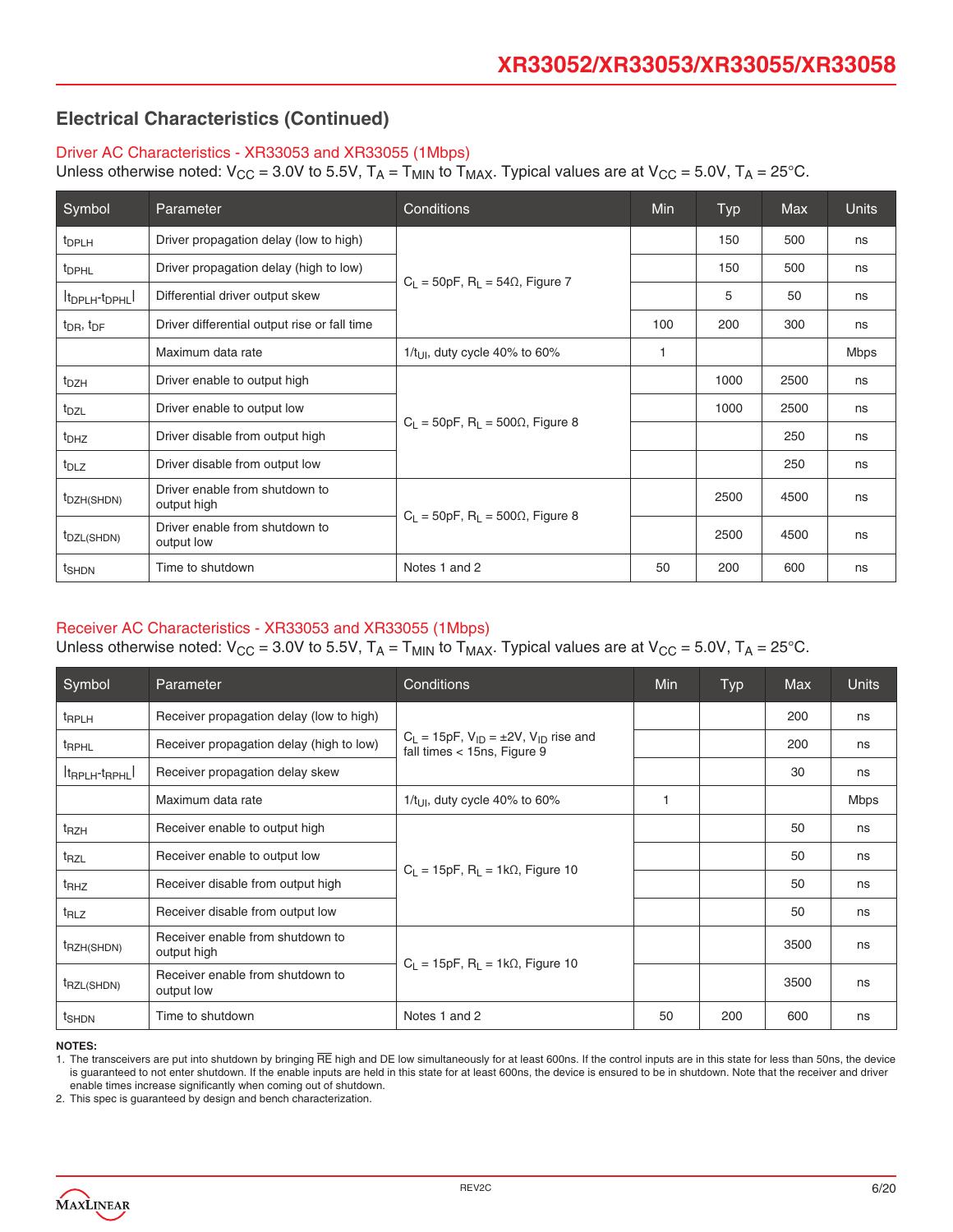#### Driver AC Characteristics - XR33058 (20Mbps)

Unless otherwise noted:  $V_{CC} = 3.0V$  to  $5.5V$ ,  $T_A = T_{MIN}$  to  $T_{MAX}$ . Typical values are at  $V_{CC} = 5.0V$ ,  $T_A = 25°C$ .

| Symbol                                | Parameter                                     | Conditions                                              | <b>Min</b> | <b>Typ</b> | <b>Max</b> | <b>Units</b> |
|---------------------------------------|-----------------------------------------------|---------------------------------------------------------|------------|------------|------------|--------------|
| t <sub>DPLH</sub>                     | Driver propagation delay (low to high)        |                                                         |            |            | 25         | ns           |
| <sup>t</sup> DPHL                     | Driver propagation delay (high to low)        |                                                         |            |            | 25         | ns           |
| It <sub>DPLH</sub> -t <sub>DPHL</sub> | Differential driver output skew               | $C_1 = 50pF$ , R <sub>1</sub> = 54 $\Omega$ , Figure 7  |            |            | 5          | ns           |
| $t_{\text{DR}}$ , $t_{\text{DF}}$     | Driver differential output rise or fall time  |                                                         |            |            | 15         | ns           |
|                                       | Maximum data rate                             | $1/t_{\text{LII}}$ , duty cycle 40% to 60%              | 20         |            |            | <b>Mbps</b>  |
| $t_{DZH}$                             | Driver enable to output high                  |                                                         |            |            | 60         | ns           |
| $t_{\text{DZL}}$                      | Driver enable to output low                   |                                                         |            |            | 60         | ns           |
| t <sub>DHZ</sub>                      | Driver disable from output high               | $C_L$ = 50pF, R <sub>L</sub> = 500 $\Omega$ , Figure 8  |            |            | 250        | ns           |
| $t_{DLZ}$                             | Driver disable from output low                |                                                         |            |            | 250        | ns           |
| t <sub>DZH(SHDN)</sub>                | Driver enable from shutdown to<br>output high | $C_1 = 50pF$ , R <sub>1</sub> = 500 $\Omega$ , Figure 8 |            |            | 2200       | ns           |
| t <sub>DZL(SHDN)</sub>                | Driver enable from shutdown to<br>output low  |                                                         |            |            | 2200       | ns           |
| t <sub>SHDN</sub>                     | Time to shutdown                              | Notes 1 and 2                                           | 50         | 200        | 600        | ns           |

#### Receiver AC Characteristics - XR33058 (20Mbps)

Unless otherwise noted:  $V_{CC}$  = 3.0V to 5.5V,  $T_A$  =  $T_{MIN}$  to  $T_{MAX}$ . Typical values are at  $V_{CC}$  = 5.0V,  $T_A$  = 25°C.

| Symbol                    | Conditions<br>Parameter                         |                                                                                       |    | <b>Typ</b> | <b>Max</b> | <b>Units</b> |
|---------------------------|-------------------------------------------------|---------------------------------------------------------------------------------------|----|------------|------------|--------------|
| <sup>t</sup> RPLH         | Receiver propagation delay (low to high)        |                                                                                       |    |            | 60         | ns           |
| <sup>t</sup> RPHL         | Receiver propagation delay (high to low)        | $C_L = 15pF$ , $V_{ID} = \pm 2V$ , $V_{ID}$ rise and<br>fall times $<$ 15ns, Figure 9 |    |            | 60         | ns           |
| $ t_{RPLH}$ - $t_{RPHL} $ | Receiver propagation delay skew                 |                                                                                       |    |            | 5          | ns           |
|                           | Maximum data rate                               | $1/t_{UII}$ , duty cycle 40% to 60%                                                   | 20 |            |            | <b>Mbps</b>  |
| t <sub>RZH</sub>          | Receiver enable to output high                  |                                                                                       |    |            | 50         | ns           |
| t <sub>RZL</sub>          | Receiver enable to output low                   |                                                                                       |    |            | 50         | ns           |
| $t_{RHZ}$                 | Receiver disable from output high               | $C_1 = 15pF$ , R <sub>1</sub> = 1k $\Omega$ , Figure 10                               |    |            | 50         | ns           |
| $t_{RLZ}$                 | Receiver disable from output low                |                                                                                       |    |            | 50         | ns           |
| <sup>t</sup> RZH(SHDN)    | Receiver enable from shutdown to<br>output high |                                                                                       |    |            | 2200       | ns           |
| <sup>t</sup> RZL(SHDN)    | Receiver enable from shutdown to<br>output low  | $C_1 = 15pF$ , R <sub>1</sub> = 1k $\Omega$ , Figure 10                               |    |            | 2200       | ns           |
| t <sub>SHDN</sub>         | Time to shutdown                                | Notes 1 and 2                                                                         | 50 | 200        | 600        | ns           |

**NOTES:**

1. The transceivers are put into shutdown by bringing RE high and DE low simultaneously for at least 600ns. If the control inputs are in this state for less than 50ns, the device is guaranteed to not enter shutdown. If the enable inputs are held in this state for at least 600ns, the device is ensured to be in shutdown. Note that the receiver and driver enable times increase significantly when coming out of shutdown.

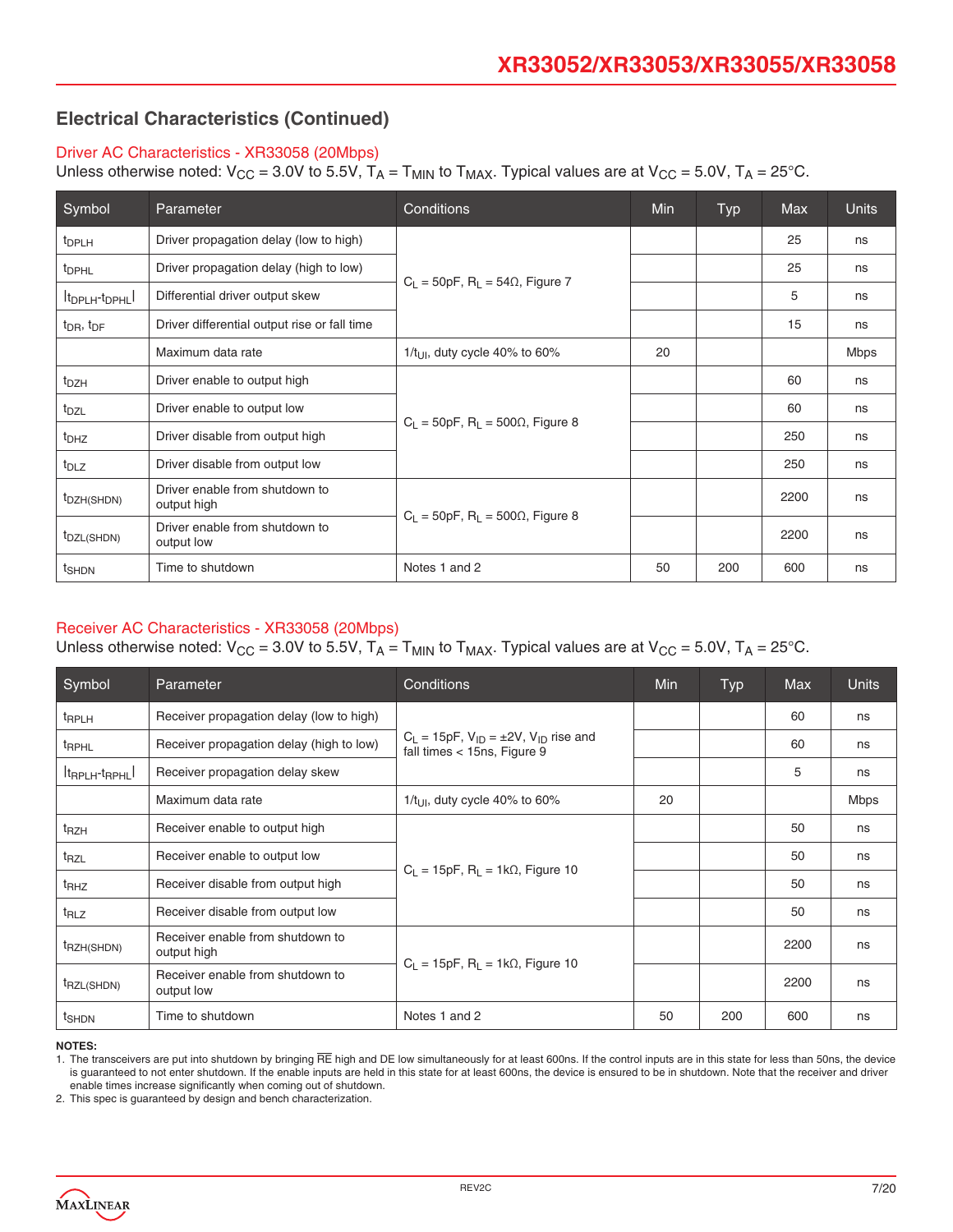## **Pin Configuration**



XR33052, XR33055 and XR33058 Half-duplex XR33053 Full-duplex

|                                              | <b>Pin Number</b>      |            |             |                                                                                                                                                                                                                                  |
|----------------------------------------------|------------------------|------------|-------------|----------------------------------------------------------------------------------------------------------------------------------------------------------------------------------------------------------------------------------|
| Half-duplex<br>XR33052<br>XR33055<br>XR33058 | Full-duplex<br>XR33053 | Pin Name   | <b>Type</b> | Description                                                                                                                                                                                                                      |
| 1                                            | 2                      | <b>RO</b>  | Output      | Receiver output. When RE is low and if $(A-B) \geq 200$ mV, RO is high.<br>If $(A-B) \le -200$ mV, RO is low. If inputs are left floating, shorted together or<br>terminated and undriven for more than 2us, the output is high. |
| 2                                            | 3                      | RE         | Input       | Receiver output enable (hot swap). When RE is low, RO is enabled.<br>When $\overline{RE}$ is high, RO is high impedance, $\overline{RE}$ should be high and DE should<br>be low to enter shutdown mode.                          |
| 3                                            | $\overline{4}$         | DE         | Input       | Driver output enable (hot swap). When DE is high, outputs are enabled.<br>When DE is low, outputs are high impedance, DE should be low and RE<br>should be high to enter shutdown mode.                                          |
| 4                                            | 5                      | DI         | Input       | Driver input. With DE high, a low level on DI forces non-inverting output low<br>and inverting output high. Similarly, a high level on DI forces non-inverting<br>output high and inverting output low.                          |
| 5                                            | 6, 7                   | <b>GND</b> | Power       | Ground.                                                                                                                                                                                                                          |
| 8                                            | 14                     | <b>VCC</b> | Power       | 3.0V to 5.5V power supply input, bypass to ground with $0.1\mu$ F capacitor.                                                                                                                                                     |
|                                              | 12                     | A          | Input       | Non-inverting receiver input.                                                                                                                                                                                                    |
|                                              | 11                     | B          | Input       | Inverting receiver input.                                                                                                                                                                                                        |
|                                              | 9                      | Y          | Output      | Non-inverting driver output.                                                                                                                                                                                                     |
|                                              | 10                     | Z          | Output      | Inverting driver output.                                                                                                                                                                                                         |
| 6                                            |                        | AYY        | 1/O         | Non-inverting receiver input and non-inverting driver output.                                                                                                                                                                    |
| $\overline{7}$                               |                        | B/Z        | 1/O         | Inverting receiver input and inverting driver output.                                                                                                                                                                            |
|                                              | 1, 8, 13               | N/C        |             | Not connected.                                                                                                                                                                                                                   |

## **Pin Functions**

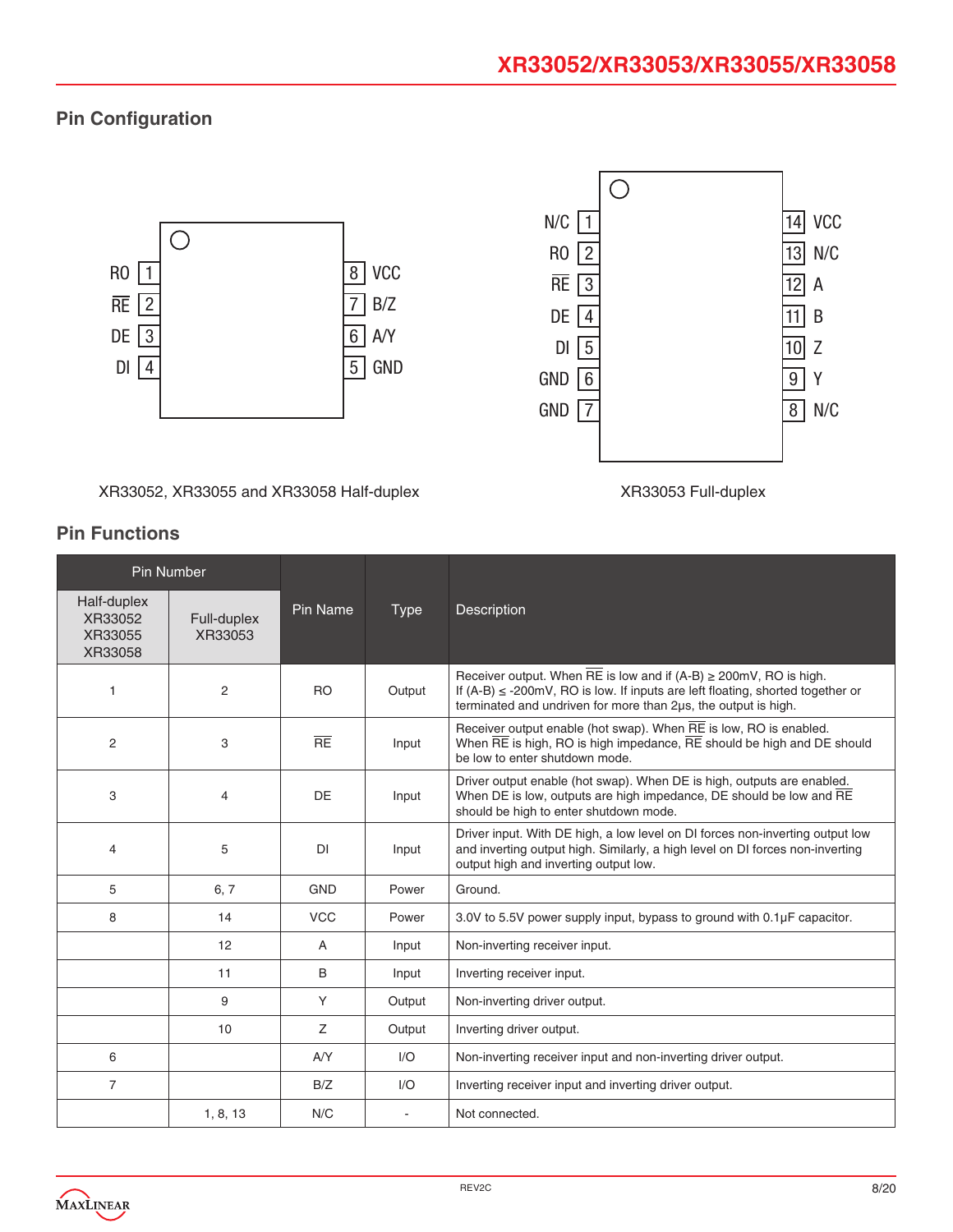## **XR33052/XR33053/XR33055/XR33058**

## **Pin Functions (Continued)**

| Transmitting |    |    |         |                   |  |
|--------------|----|----|---------|-------------------|--|
| Inputs       |    |    | Outputs |                   |  |
| RE           | DE | DI | Υ       | Ζ                 |  |
| X            |    |    |         | 0                 |  |
| X            |    | U  | 0       |                   |  |
| 0            | 0  | X  | High-Z  |                   |  |
|              | n  | x  |         | High-Z (shutdown) |  |

| Receiving |        |                   |                   |  |  |
|-----------|--------|-------------------|-------------------|--|--|
|           | Output |                   |                   |  |  |
| <b>RE</b> | DE     | $V_A - V_B$       | <b>RO</b>         |  |  |
| 0         | X      | $\geq 200$ mV     |                   |  |  |
| 0         | X      | $\leq$ -200mV     | $\Omega$          |  |  |
| 0         | X      | Open/shorted/idle | 1                 |  |  |
| 1         | 1      | X                 | High-Z            |  |  |
|           | ი      | X                 | High-Z (shutdown) |  |  |

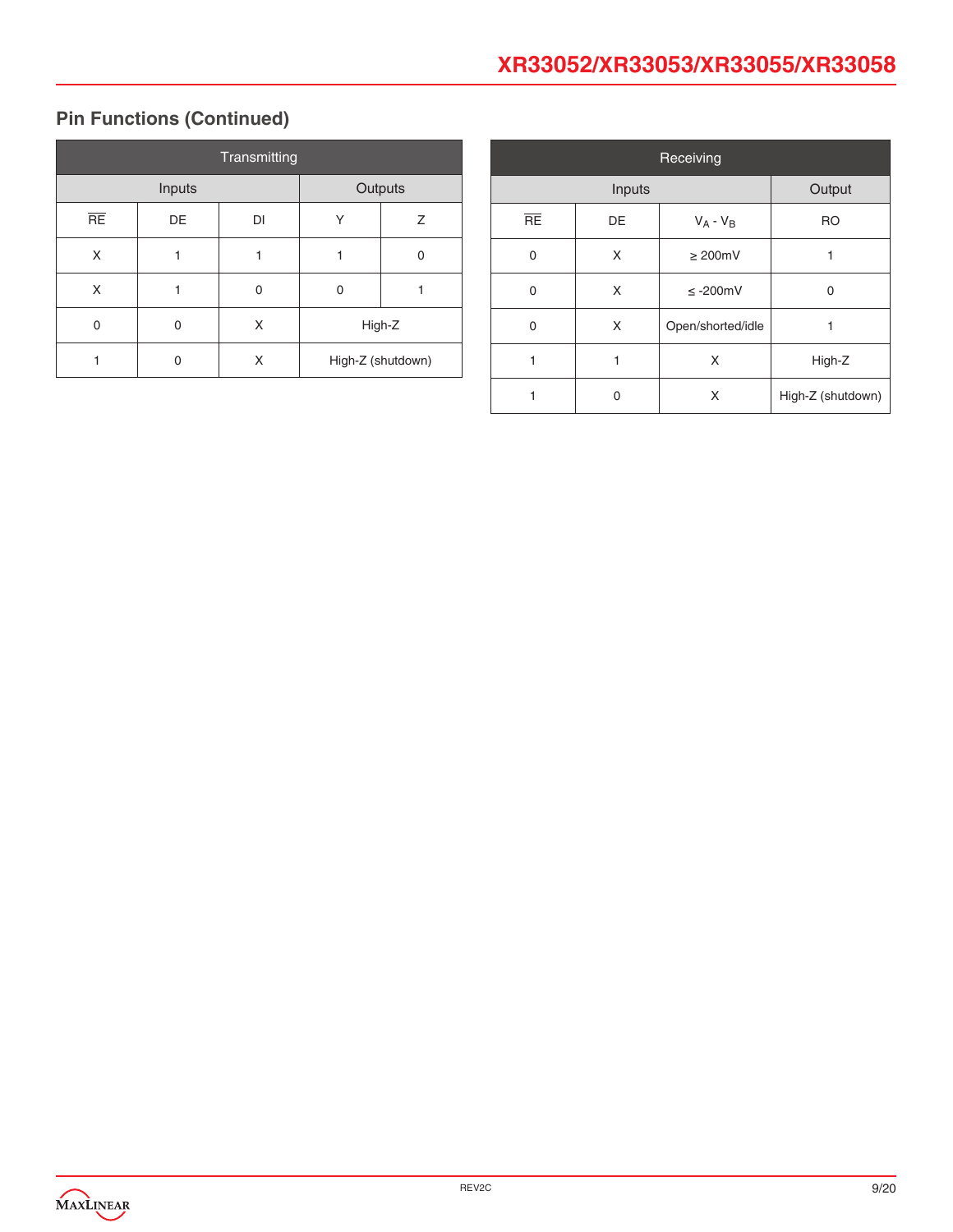## **Applications Information**







Figure 3. Differential Driver Output Voltage



Figure 4. Differential Driver Output Voltage Over Common Mode

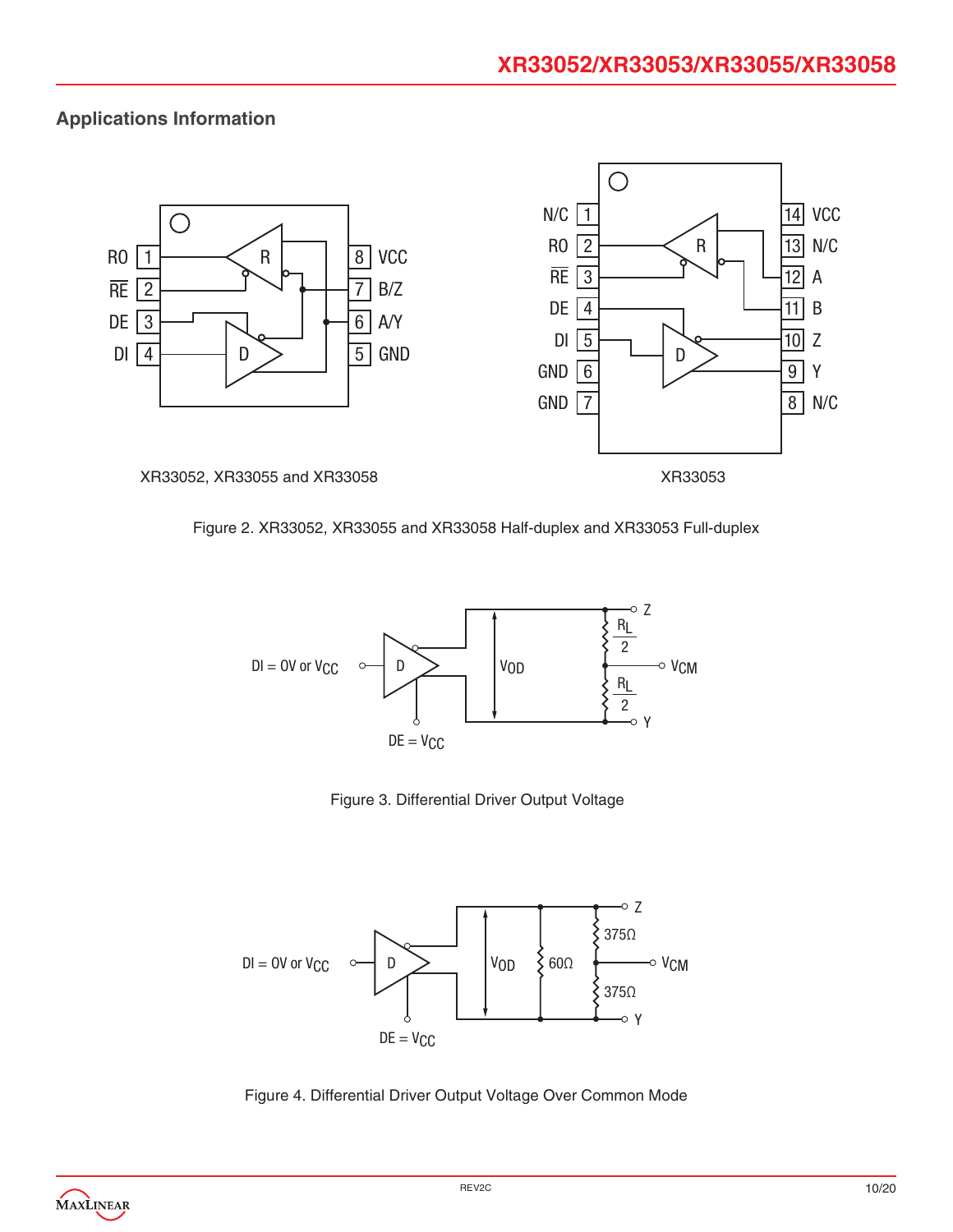





Figure 6. Transient Overvoltage Test Circuit



Figure 7. Driver Propagation Delay Test Circuit and Timing Diagram

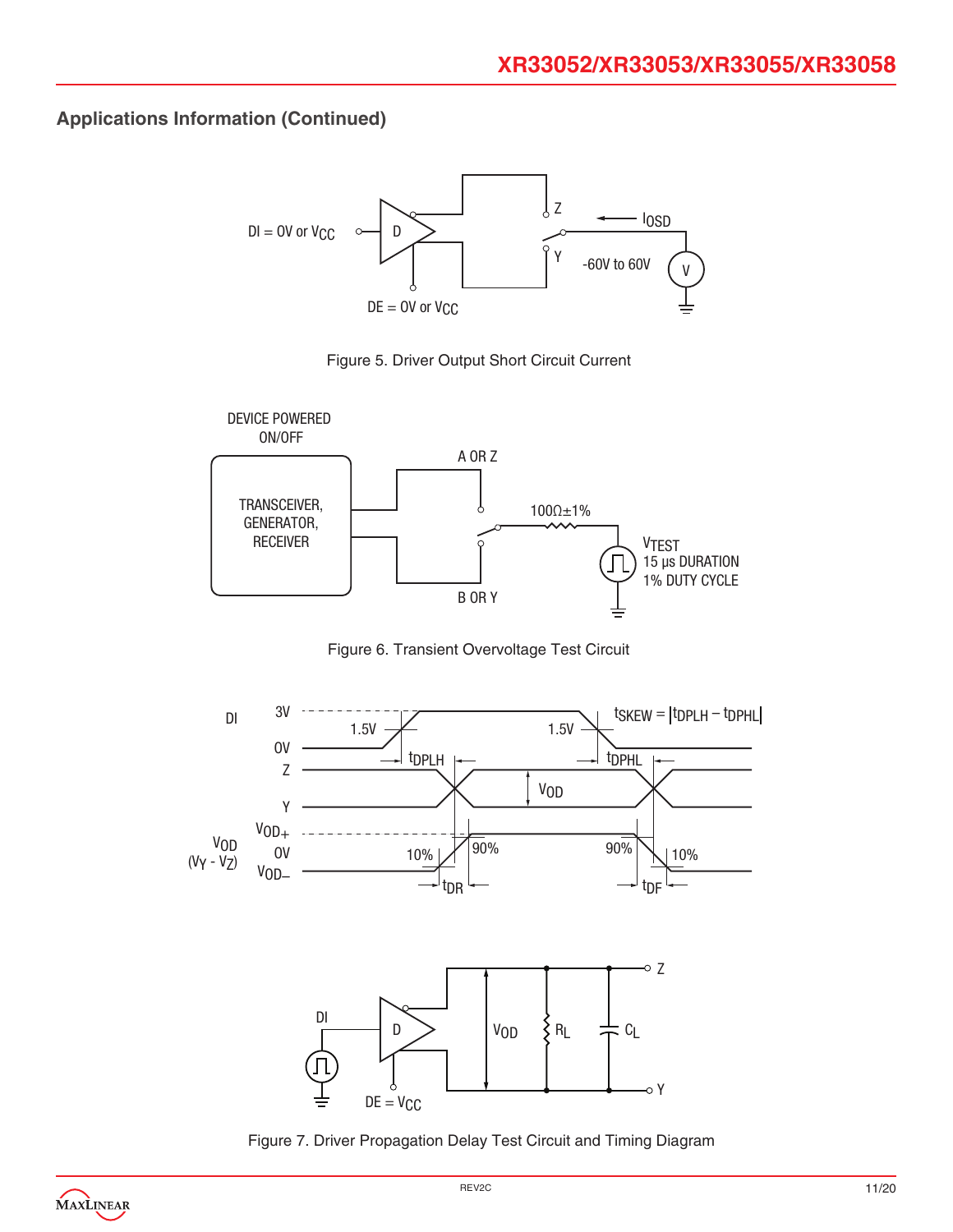

Figure 8. Driver Enable and Disable Timing Test Circuits and Timing Diagrams

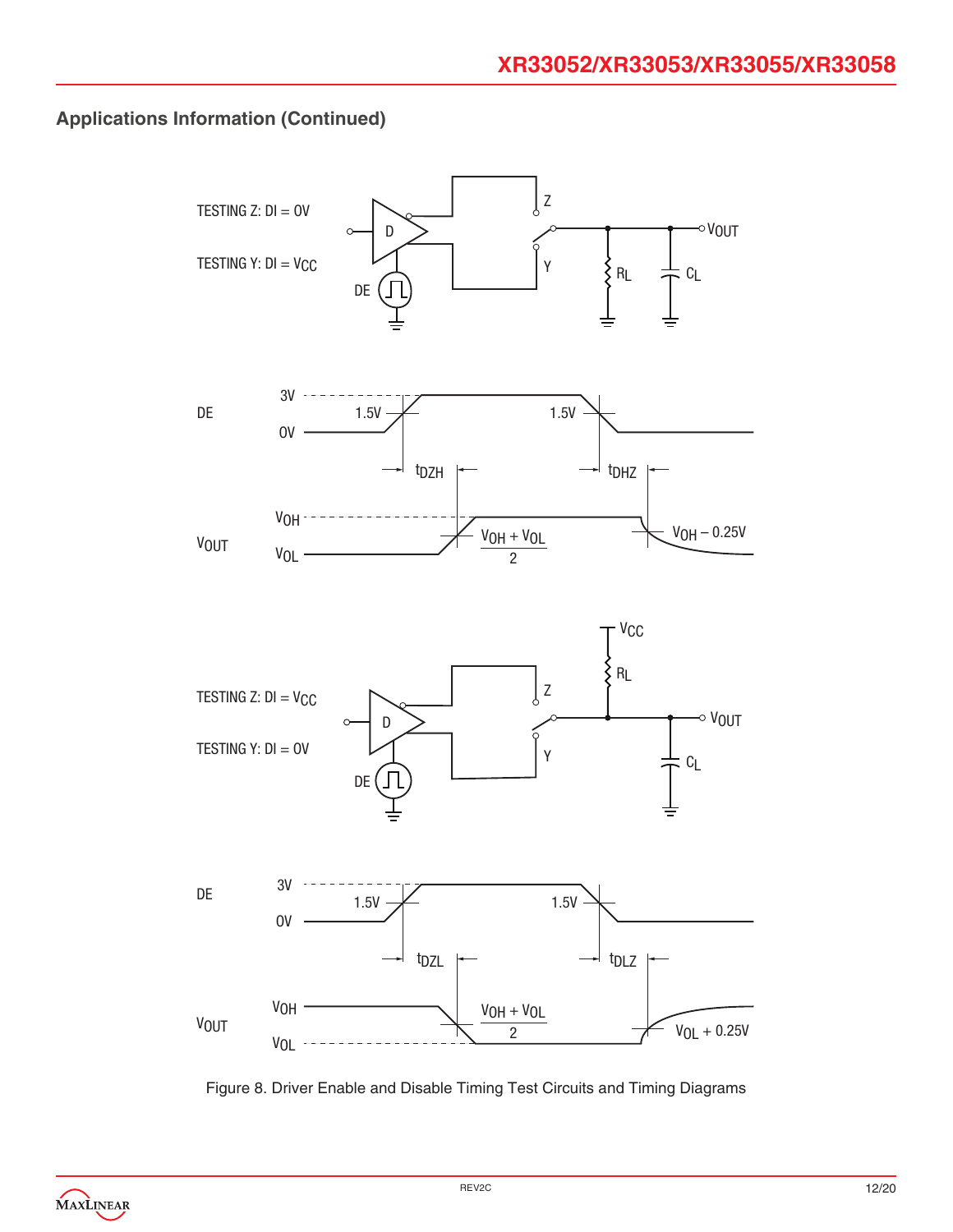

Figure 9. Receiver Propagation Delay Test Circuit and Timing Diagram

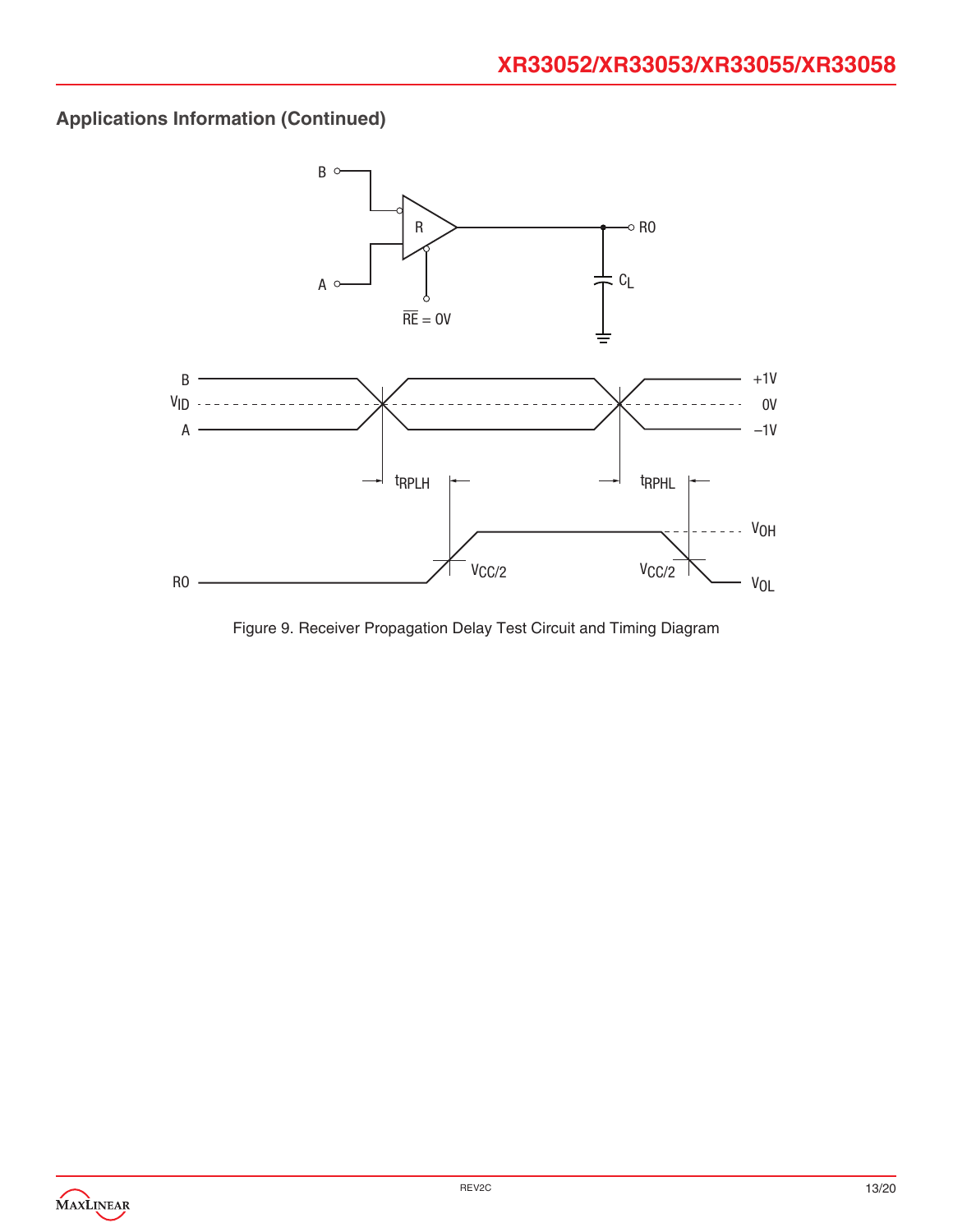

Figure 10. Receiver Enable and Disable Test Circuits and Timing Diagrams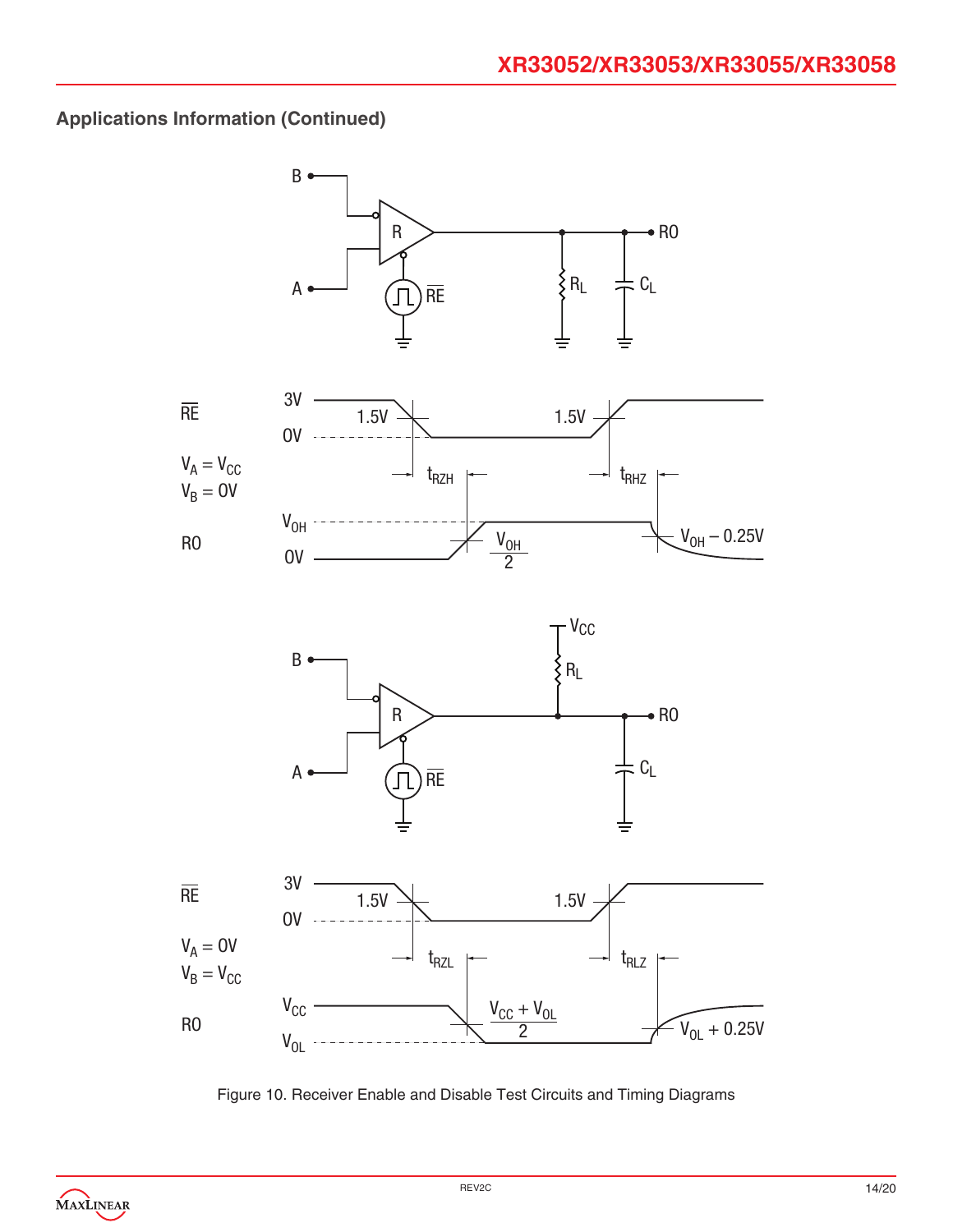The XR3305x RS-485/RS-422 devices are part of MaxLinear's high performance serial interface product line. The analog bus pins can survive direct shorts up to  $\pm 60V$ and are protected against ESD events up to ±15kV.

#### Enhanced Failsafe

Ordinary RS-485 differential receivers will be in an indeterminate state whenever the data bus is not being actively driven. The enhanced failsafe feature of the XR3305x guarantees a logic-high receiver output when the receiver inputs are open, shorted or when they are connected to a terminated transmission line with all drivers disabled. In a terminated bus with all transmitters disabled, the receivers' differential input voltage is pulled to 0V by the termination. The XR3305x interprets 0V differential as a logic high with a minimum 50mV noise margin while maintaining compliance with the RS-485 standard of ±200mV. Although the XR3305x does not need failsafe biasing resistors, it can operate without issue if biasing is used.

#### Hot Swap Capability

When  $V_{CC}$  is first applied, the XR3305x holds the driver enable and receiver enable inactive for approximately 10μs. During power ramp-up, other system ICs may drive unpredictable values or tristated lines may be influenced by stray capacitance. The hot swap feature prevents the XR3305x from driving any output signal until power has stabilized. After the initial 10μs, the driver and receiver enable pins are weakly pulled to their disabled states (low for DE, high for  $\overline{RE}$ ) until the first transition. After the first transition, the DE and  $\overline{RE}$  pins operate as high impedance inputs.

If circuit boards are inserted into an energized backplane (commonly called "live insertion" or "hot swap") power may suddenly be applied to all circuits. Without the hot swap capability, this situation could improperly enable the transceiver's driver or receiver, driving invalid data onto shared buses and possibly causing driver contention or device damage.

#### **Driver Output Protection**

Two mechanisms prevent excessive output current and power dissipation caused by faults or by bus contention. First, a driver current limit on the output stage provides immediate protection against short circuits over the whole common-mode voltage range. Second, a thermal shutdown circuit forces the driver outputs into a high-impedance state if junction temperature becomes excessive.

#### Line Length

The RS-485/RS-422 standard covers line lengths up to 4000ft. Maximum achievable line length is a function of signal attenuation and noise. Termination prevents signal reflections by eliminating the impedance mismatches on a transmission line. Line termination is generally used if

rise and fall times are shorter than the round-trip signal propagation time. Higher output drivers may allow longer cables to be used.

#### ±15kV HBM ESD Protection (Unpowered Part)

ESD protection structures are incorporated on all pins to protect against electrostatic discharges encountered during handling and assembly. The driver outputs and receiver inputs of the XR3305x family have extra protection against static electricity. MaxLinear uses state-of-the-art structures to protect these pins against ESD damage:

- ±15kV HBM for bus pins to GND
- ±4kV HBM for all other pins

#### ESD Test Conditions

ESD performance depends on a variety of conditions. Contact MaxLinear for a reliability report that documents test setup, methodology and results.

#### Maximum Number of Transceivers on the Bus

The standard RS-485 receiver input impedance is 12kΩ (1 unit load). A standard driver can drive up to 32 unit loads. The XR33052/53/55 transceiver has a 1/10th unit load receiver input impedance of 120kΩ, allowing up to 320 transceivers to be connected in parallel on a communication line. The XR33058 receiver input impedance is a least 30KΩ (1/2.5 unit load), allowing more than 80 devices on the bus. Any combination of the XR3305x's and other RS-485 transceivers up to a total of 32 unit loads may be connected to the line.

#### Low Power Shutdown Mode

Low power shutdown mode is initiated by bringing both RE high and DE low simultaneously. While in shutdown devices draw less than 1μA of supply current. DE and RE may be tied together and driven by a single control signal. Devices are guaranteed not to enter shutdown if  $\overline{RE}$  is high and  $\overline{DE}$ is low for less than 50ns. If the inputs are in this state for at least 600ns, the parts will enter shutdown.

Enable times  $t_{ZH}$  and  $t_{ZL}$  apply when the part is not in low power shutdown state. Enable times t<sub>ZH(SHDN)</sub> and t<sub>ZL(SHDN)</sub> apply when the parts are shutdown. The driver and receiver take longer to become enabled from low power shutdown  $t_{ZH(SHDN)}$  and  $t_{ZL(SHDN)}$  than from driver or receiver disable mode ( $t_{ZH}$  and  $t_{ZL}$ ).

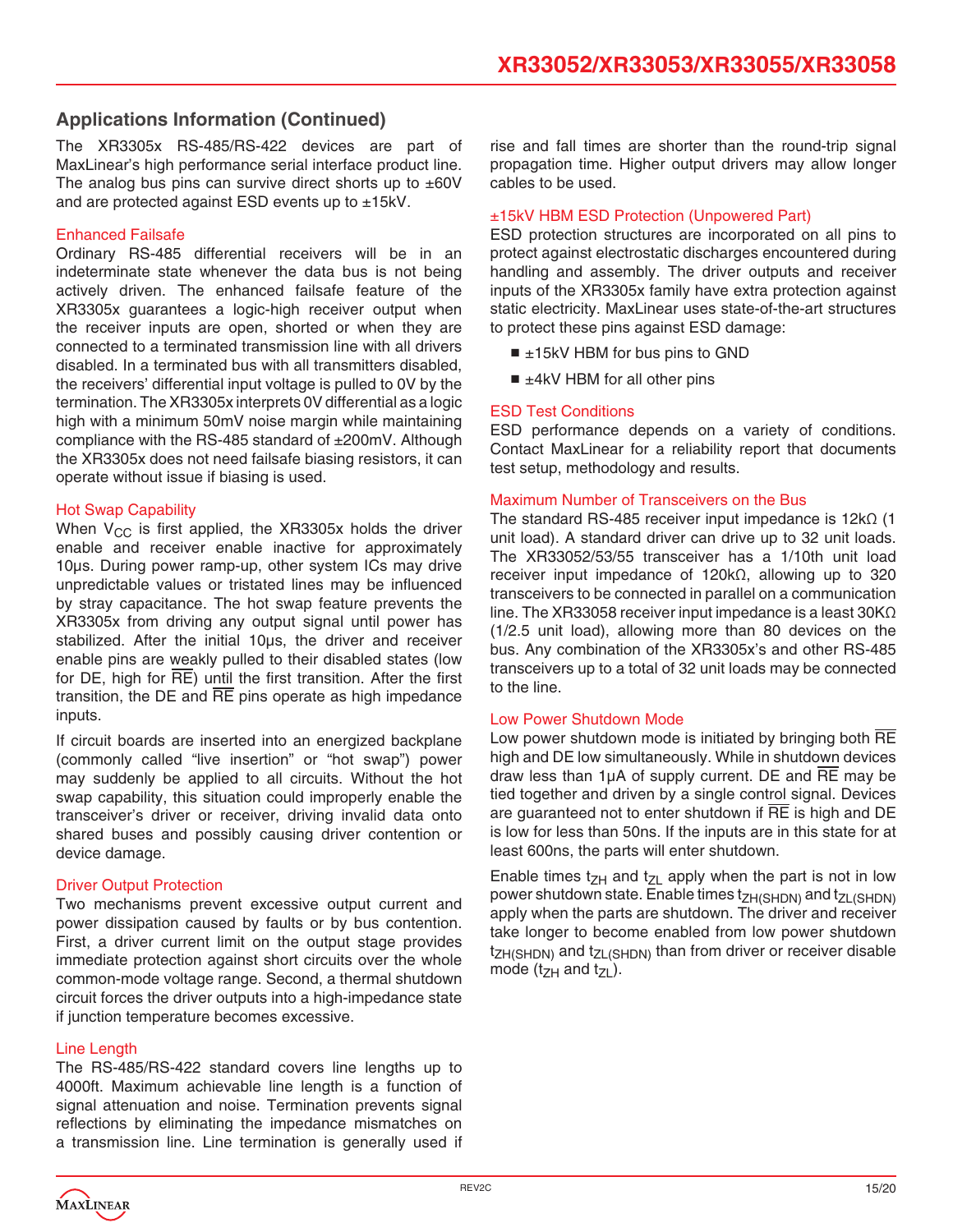## **Product Selector Guide**

| Part Number | Operation   | Data Rate        | Shutdown | Receiver/Driver<br>Enable | <b>Nodes</b><br>On Bus | Footprint |
|-------------|-------------|------------------|----------|---------------------------|------------------------|-----------|
| XR33052     | Half-duplex | 250kbps<br>1Mbps | Yes      | Yes/Yes                   | 320                    | 8-NSOIC   |
| XR33053     | Full-duplex |                  |          |                           |                        | 14-NSOIC  |
| XR33055     | Half-duplex |                  |          |                           |                        | 8-NSOIC   |
| XR33058     | Half-duplex | 20Mbps           |          |                           | 80                     |           |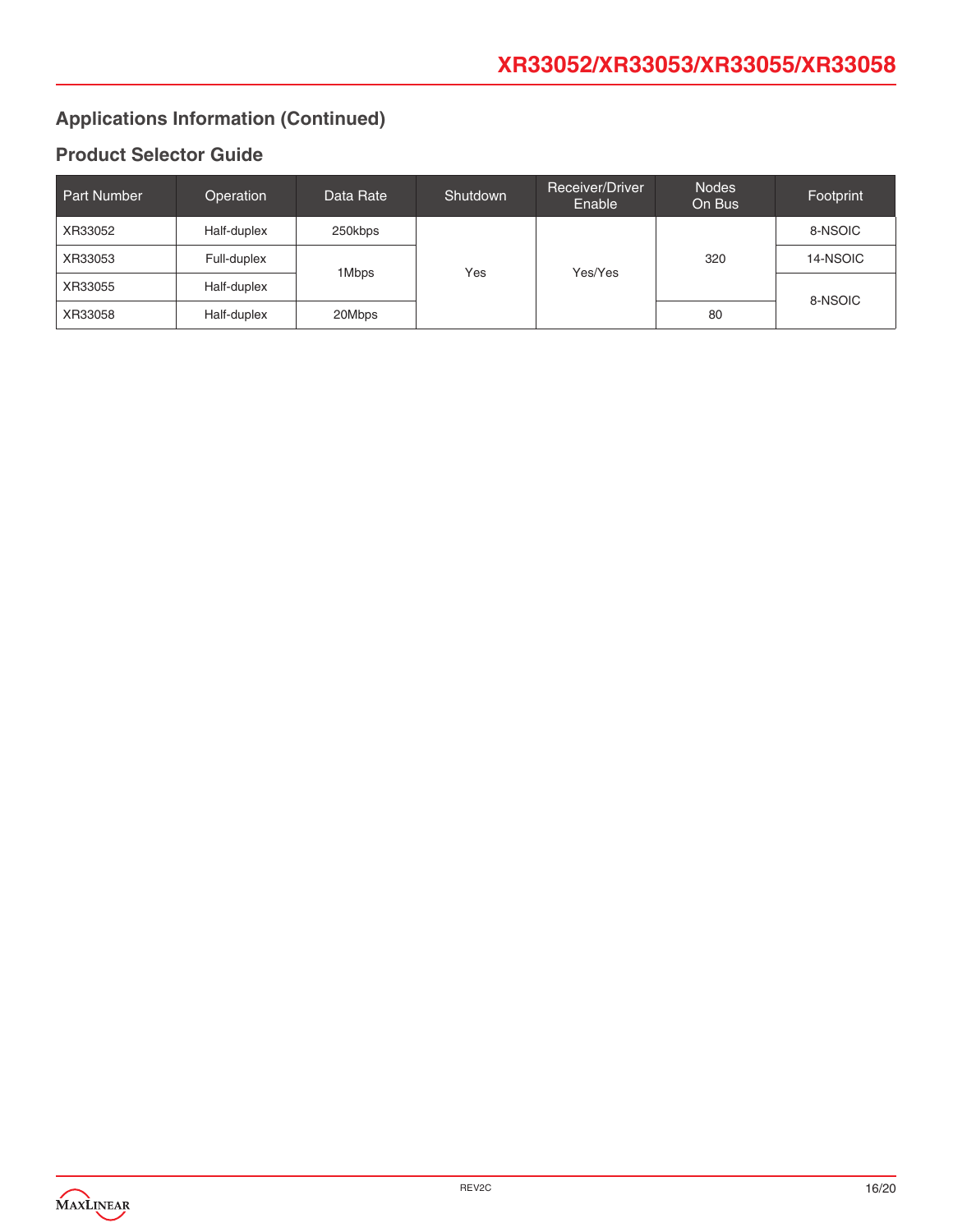## **Mechanical Dimensions**

NSOIC-8

Top View







| PACKAGE OUTLINE NSOIC .150" BODY<br>JEDEC MS-012 VARIATION AA |                                           |                          |                     |                                               |                          |            |
|---------------------------------------------------------------|-------------------------------------------|--------------------------|---------------------|-----------------------------------------------|--------------------------|------------|
| <b>SYMBOLS</b>                                                | COMMON DIMENSIONS IN MM<br>(Control Unit) |                          |                     | COMMON DIMENSIONS IN INCH<br>(Reference Unit) |                          |            |
|                                                               | <b>MIN</b>                                | <b>NOM</b>               | <b>MAX</b>          | <b>MIN</b>                                    | <b>NOM</b>               | <b>MAX</b> |
| A                                                             | 1.35                                      |                          | 1.75                | 0.053                                         |                          | 0.069      |
| A1                                                            | 0.10                                      | $\overline{\phantom{0}}$ | 0.25                | 0.004                                         | $\overline{\phantom{0}}$ | 0.010      |
| A <sub>2</sub>                                                | 1.25                                      | $\overline{\phantom{0}}$ | 1.65                | 0.049                                         |                          | 0.065      |
| h                                                             | 0.31                                      | ÷.                       | 0.51                | 0.012                                         | $\overline{\phantom{0}}$ | 0.020      |
| Ċ                                                             | 0.17                                      |                          | 0.25                | 0.007                                         |                          | 0.010      |
| E                                                             | 6.00<br><b>BSC</b>                        |                          |                     | 0.236 BSC                                     |                          |            |
| E1                                                            | 3.90<br><b>BSC</b>                        |                          |                     | 0.154<br><b>BSC</b>                           |                          |            |
| e                                                             | 1.27<br><b>BSC</b>                        |                          | 0.050<br><b>BSC</b> |                                               |                          |            |
| h                                                             | 0.25                                      |                          | 0.50                | 0.010                                         |                          | 0.020      |
| L                                                             | 0.40                                      |                          | 1.27                | 0.016                                         |                          | 0.050      |
| L1                                                            | 1.04 REF                                  |                          |                     | 0.041<br>REF                                  |                          |            |
| L <sub>2</sub>                                                |                                           | 0.25 BSC                 |                     | 0.010 BSC                                     |                          |            |
| R                                                             | 0.07                                      |                          |                     | 0.003                                         |                          |            |
| R1                                                            | 0.07                                      |                          |                     | 0.003                                         |                          |            |
| $\mathsf{q}$                                                  | 0.                                        |                          | 8.                  | 0.                                            |                          | 8.         |
| þ                                                             | 5.                                        |                          | 15"                 | 5.                                            |                          | 15"        |
| q2                                                            | 0.                                        |                          |                     | 0.                                            |                          |            |
| D                                                             | <b>BSC</b><br>4.90                        |                          | 0.193<br><b>BSC</b> |                                               |                          |            |
| N                                                             | 8                                         |                          |                     |                                               |                          |            |

Drawing No: POD-00000108 Revision: A

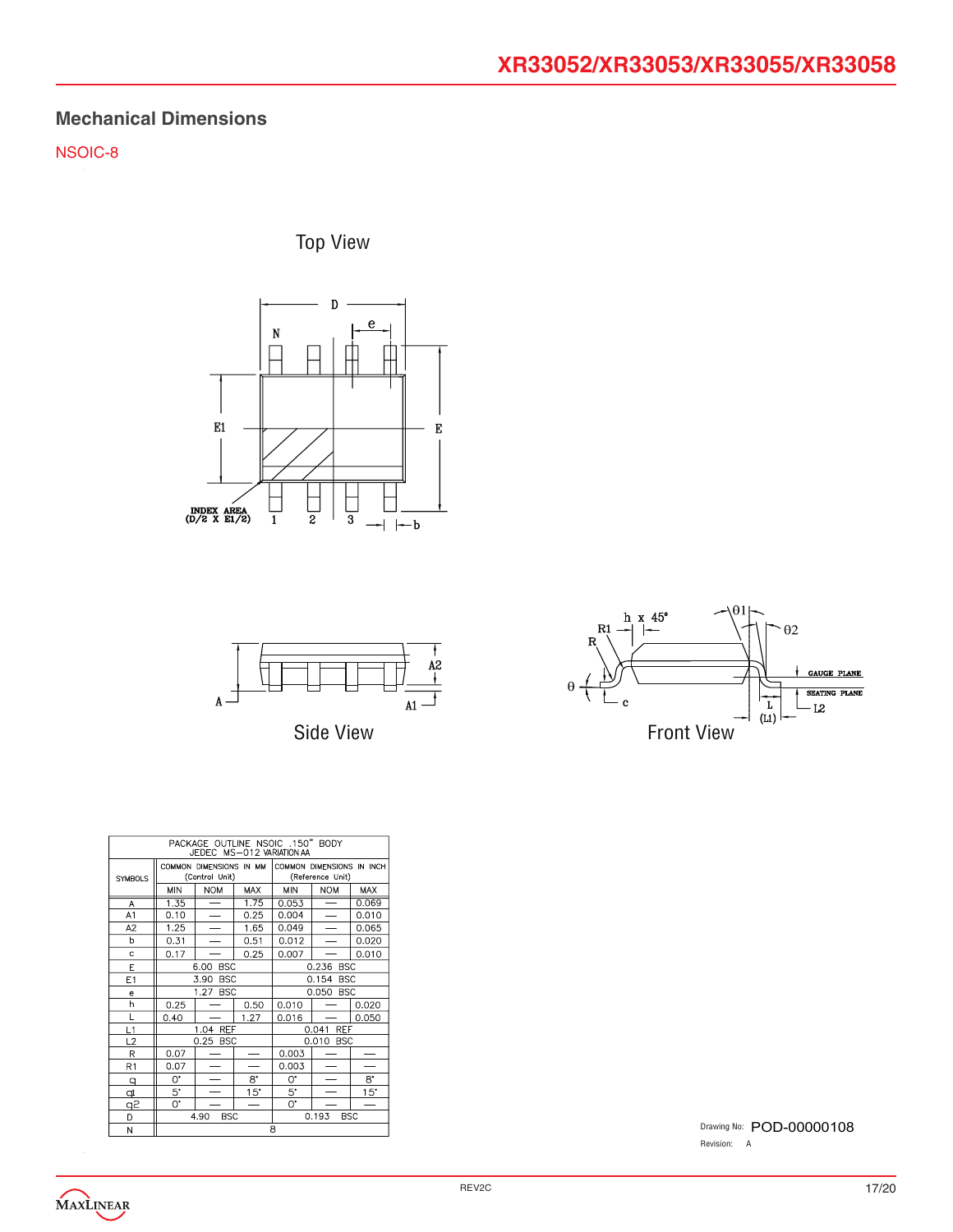## **Mechanical Dimensions**

## NSOIC-14







Side View



| PACKAGE OUTLINE NSOIC .150" BODY<br>JEDEC MS-012 VARIATION AB |                                           |                          |                     |                                               |                          |            |
|---------------------------------------------------------------|-------------------------------------------|--------------------------|---------------------|-----------------------------------------------|--------------------------|------------|
| <b>SYMBOLS</b>                                                | COMMON DIMENSIONS IN MM<br>(Control Unit) |                          |                     | COMMON DIMENSIONS IN INCH<br>(Reference Unit) |                          |            |
|                                                               | MIN                                       | <b>NOM</b>               | <b>MAX</b>          | <b>MIN</b>                                    | <b>NOM</b>               | <b>MAX</b> |
| A                                                             | 1.35                                      | $\overline{\phantom{0}}$ | 1.75                | 0.053                                         |                          | 0.069      |
| A1                                                            | 0.10                                      | $\overline{\phantom{0}}$ | 0.25                | 0.004                                         |                          | 0.010      |
| A <sub>2</sub>                                                | 1.25                                      | $\overline{\phantom{0}}$ | 1.65                | 0.049                                         | $\overline{\phantom{a}}$ | 0.065      |
| b                                                             | 0.31                                      |                          | 0.51                | 0.012                                         |                          | 0.020      |
| Ċ                                                             | 0.17                                      |                          | 0.25                | 0.007                                         |                          | 0.010      |
| E                                                             | <b>BSC</b><br>6.00                        |                          |                     | 0.236 BSC                                     |                          |            |
| E1                                                            | 3.90<br><b>BSC</b>                        |                          | 0.154 BSC           |                                               |                          |            |
| e                                                             | 1.27<br><b>BSC</b>                        |                          | 0.050 BSC           |                                               |                          |            |
| h                                                             | 0.25                                      |                          | 0.50                | 0.010                                         |                          | 0.020      |
| Г                                                             | 0.40                                      |                          | 1.27                | 0.016                                         |                          | 0.050      |
| L1                                                            | 1.04 REF                                  |                          | 0.041<br><b>REF</b> |                                               |                          |            |
| L <sub>2</sub>                                                |                                           | 0.25 BSC                 |                     | 0.010 BSC                                     |                          |            |
| R                                                             | 0.07                                      |                          |                     | 0.003                                         |                          |            |
| R1                                                            | 0.07                                      |                          |                     | 0.003                                         |                          |            |
| q                                                             | O.                                        | $\overline{\phantom{0}}$ | 8.                  | 0.                                            |                          | 8.         |
| <u>q</u>                                                      | $5^{\circ}$                               |                          | $15^{\circ}$        | 5.                                            |                          | 15"        |
| q2                                                            | 0.                                        |                          |                     | 0.                                            |                          |            |
| D                                                             | 8.65<br><b>BSC</b>                        |                          | 0.341<br><b>BSC</b> |                                               |                          |            |
| N                                                             |                                           |                          |                     | 14                                            |                          |            |

Drawing No: POD-00000109 Revision: A

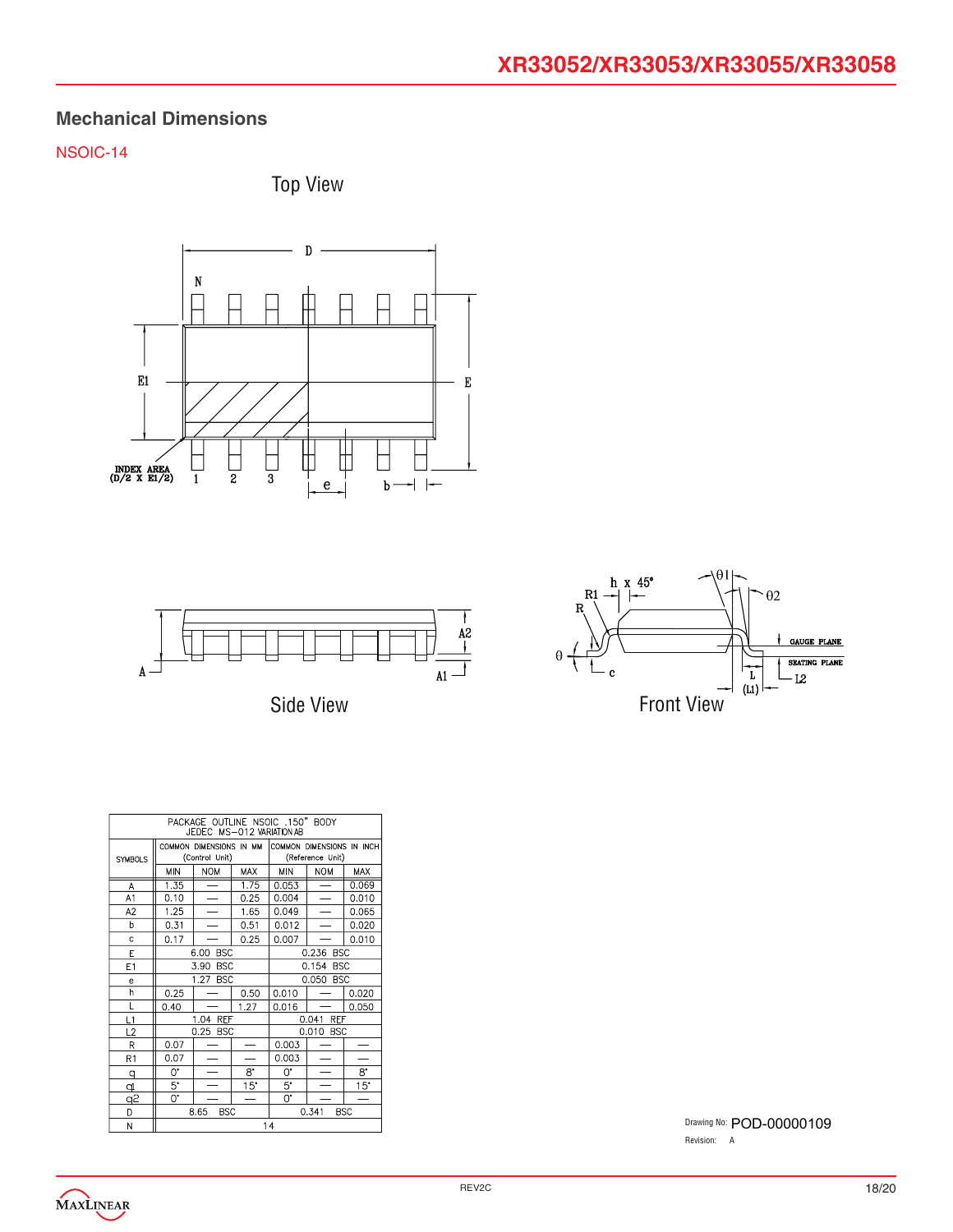## <span id="page-18-0"></span>**Ordering Information(1)**

| Part Number                                                                                                                  | Operating<br>Temperature Range       | Lead-Free   | Package                  | Packaging<br>Method |
|------------------------------------------------------------------------------------------------------------------------------|--------------------------------------|-------------|--------------------------|---------------------|
| XR33052ID-F                                                                                                                  |                                      |             |                          | Tube                |
| XR33052IDTR-F                                                                                                                | -40 $^{\circ}$ C to 85 $^{\circ}$ C  |             |                          | Reel                |
| XR33052HD-F                                                                                                                  | -40 $^{\circ}$ C to 105 $^{\circ}$ C |             | 8-pin SOIC               | Tube                |
| XR33052HDTR-F                                                                                                                |                                      |             |                          | Reel                |
| XR33053ID-F                                                                                                                  | -40 $^{\circ}$ C to 85 $^{\circ}$ C  |             | 14-pin SOIC              | Tube                |
| XR33053IDTR-F                                                                                                                |                                      |             |                          | Reel                |
| XR33053HD-F                                                                                                                  | -40 $^{\circ}$ C to 105 $^{\circ}$ C |             |                          | Tube                |
| XR33053HDTR-F                                                                                                                |                                      | $Yes^{(2)}$ |                          | Reel                |
| XR33055ID-F                                                                                                                  | -40 $^{\circ}$ C to 85 $^{\circ}$ C  |             | 8-pin SOIC               | Tube                |
| XR33055IDTR-F                                                                                                                |                                      |             |                          | Reel                |
| XR33055HD-F                                                                                                                  | -40 $^{\circ}$ C to 105 $^{\circ}$ C |             |                          | Tube                |
| XR33055HDTR-F                                                                                                                |                                      |             |                          | Reel                |
| XR33058IDTR-F                                                                                                                | -40 $^{\circ}$ C to 85 $^{\circ}$ C  |             |                          | Reel                |
| XR33058HD-F                                                                                                                  | -40 $^{\circ}$ C to 105 $^{\circ}$ C |             |                          | Tube                |
| XR33058HDTR-F                                                                                                                |                                      |             |                          | Reel                |
| XR33052IDEVB<br>XR33052HDEVB<br>XR33053IDEVB<br>XR33053HDEVB<br>XR33055IDEVB<br>XR33055HDEVB<br>XR33058IDEVB<br>XR33058HDEVB |                                      |             | <b>Evaluation Boards</b> |                     |

**NOTE:** 

1. Refer to [www.exar.com/XR33052,](http://www.exar.com/XR33052) [www.exar.com/XR33053](http://www.exar.com/XR33053), [www.exar.com/XR33055](http://www.exar.com/XR33055), [www.exar.com/XR33058](http://www.exar.com/XR33058) for most up-to-date Ordering Information.

2. Visit [www.exar.com](http://www.exar.com) for additional information on Environmental Rating.